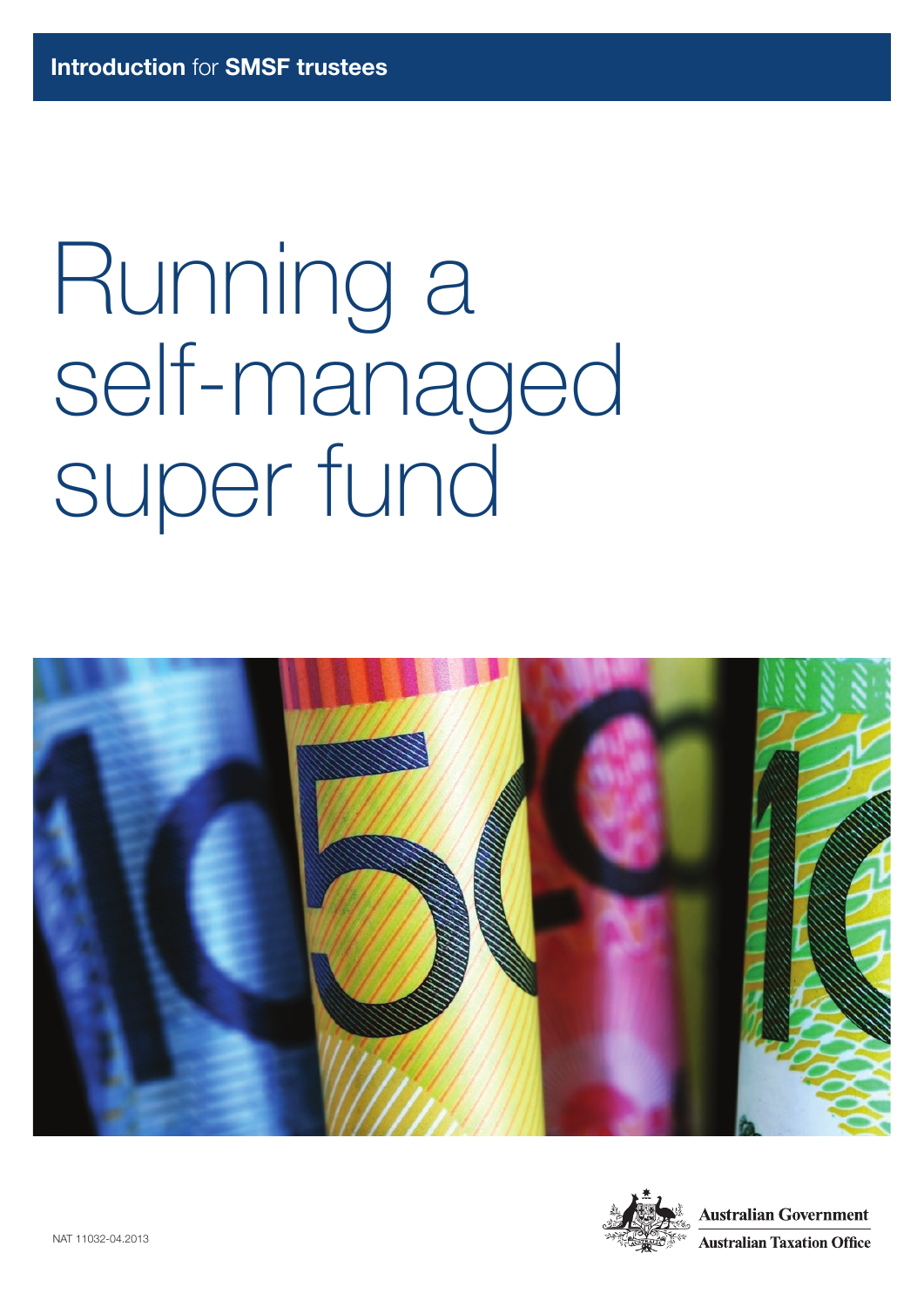#### Our commitment to you

We are committed to providing you with accurate, consistent and clear information to help you understand your rights and entitlements and meet your obligations.

If you follow our information in this publication and it turns out to be incorrect or misleading, and you fail to comply with the law as a result, we must still apply the law correctly. However, we will take the fact that you followed our information into account when deciding what action, if any, we should take.

If you make an honest mistake in trying to follow our information in this publication and you fail to comply with the law as a result, we will take the reason for the mistake into account in deciding what action to take.

If you feel that this publication does not fully cover your circumstances, or you are unsure how it applies to you, you can seek further assistance from us.

We regularly revise our publications to take account of any changes to the law, so make sure that you have the latest information. If you are unsure, you can check for more recent information on our website at **ato.gov.au/smsf** or contact us.

This publication was current at **April 2013** 

## Finding the right information for you

If you need more information about self‑managed super funds (SMSFs), refer to our other products:

*Thinking about self‑managed super* (NAT 72579) provides you with the steps you need to consider before setting up an SMSF.

Thinking about self-managed super

Steps to work out if managing your own super is right for you

Introduction for people considering an SMSF

*Setting up a self-managed super*  fund (NAT 71923) provides basic information about how to set up an SMSF.



*Paying benefits from*  a self-managed super *fund* (NAT 74124) is designed to assist trustees who are required to make payments out of an SMSF.

 $\frac{1}{\sqrt{2}}$  ,  $\frac{1}{\sqrt{2}}$  ,  $\frac{1}{\sqrt{2}}$  ,  $\frac{1}{\sqrt{2}}$  ,  $\frac{1}{\sqrt{2}}$  ,  $\frac{1}{\sqrt{2}}$  ,  $\frac{1}{\sqrt{2}}$  ,  $\frac{1}{\sqrt{2}}$  ,  $\frac{1}{\sqrt{2}}$  ,  $\frac{1}{\sqrt{2}}$  ,  $\frac{1}{\sqrt{2}}$  ,  $\frac{1}{\sqrt{2}}$  ,  $\frac{1}{\sqrt{2}}$  ,  $\frac{1}{\sqrt{2}}$  ,  $\frac{1}{\sqrt{2}}$ 

Winding up a *self‑managed super fund* (NAT 8107) details the process you need to follow to wind up an SMSF.



© AUSTRALIAN TAXATION OFFICE FOR THE COMMONWEALTH OF AUSTRALIA, 2013

You are free to copy, adapt, modify, transmit and distribute this material as you wish (but not in any way that suggests the ATO or the Commonwealth endorses you or any of your services or products).

#### PUBLISHED BY

Australian Taxation Office Canberra April 2013

JS 24166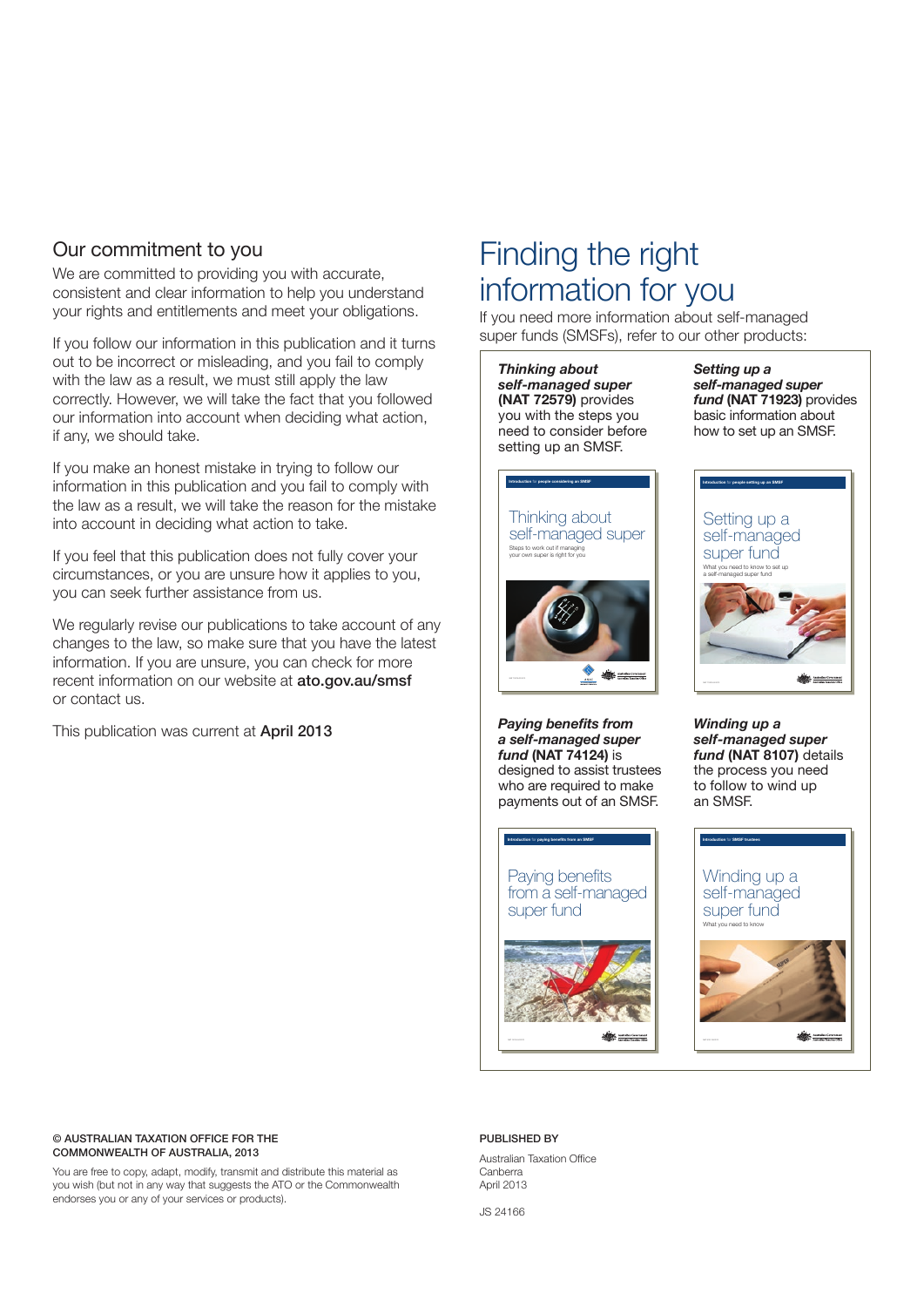## Commissioner's foreword

Self-managed super funds (SMSFs) are now the largest and fastest growing segment of the super industry.

For trustees of SMSFs, managing your own fund and getting it right is very important. There are many rules and regulations in the various laws that govern superannuation (super) that are designed to protect your retirement income. As a trustee, you need to adhere to the rules and know that you are ultimately responsible for the running of the fund, even if you use tax, financial and super professionals to help manage it.

Regulating SMSFs is an important responsibility entrusted to the ATO. We provide products and advice to support you and help you to comply with the rules and regulations. But not everyone does the right thing and we have a significant compliance program to address these risks.

You and the other members of your SMSF have now taken responsibility for managing your retirement savings and complying with super and tax laws. This publication should help you do this.

Chris Jordan Commissioner of Taxation

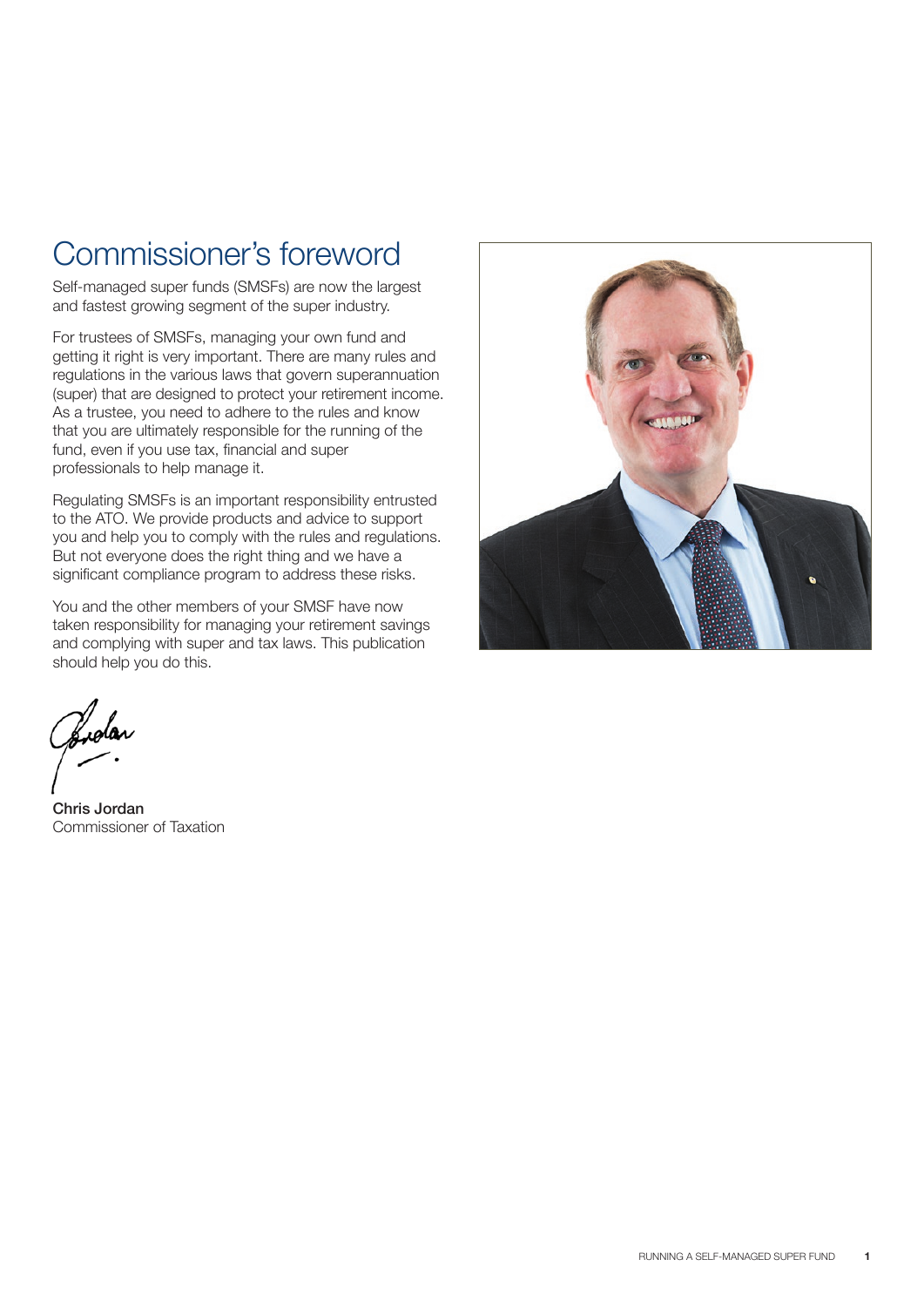## Finding what you need to know

| Finding the right information for you           | jj             |
|-------------------------------------------------|----------------|
| <b>Commissioners Foreword</b>                   | 1              |
| Self-managed super and you                      | 3              |
| Super reform measures                           | $\overline{4}$ |
| Running an SMSF                                 | 5              |
| Single member funds                             | 6              |
| Legal personal representatives                  | 6              |
| Members who are overseas                        | 6              |
| Your obligations                                | 6              |
| Relationship breakdown                          | $\overline{7}$ |
| Save only for your retirement                   | $\overline{7}$ |
| Understand the rules                            | 8              |
| Accepting contributions and rollovers           | 9              |
| Contributions                                   | 9              |
| Types of contributions                          | 9              |
| Contribution caps                               | 10             |
| Rollovers and transfers                         | 11             |
| <b>Tax and contributions</b>                    | 12             |
| Recording your member's TFN                     | 12             |
| Additional income tax and offsets               | 12             |
| Excess contributions tax                        | 13             |
| Deductions for personal contributions           | 13             |
| Check you can accept your member's contribution | 14             |
| Managing your fund's investments                | 15             |
| Sole purpose test                               | 15             |
| Your investment strategy                        | 15             |
| Restrictions                                    | 16             |
| Securing the assets of your fund                | 16             |
| Valuation of assets                             | 16             |
| Loans or financial help to members or relatives | 16             |
| <b>Borrowings</b>                               | 16             |
| Related party acquisition of assets             | 17             |
|                                                 |                |

| In-house assets                                | 17                |
|------------------------------------------------|-------------------|
| Special investment rules                       | 18                |
| Investments must be at arm's length            | 18                |
| Investing in business real property            | 18                |
| Check you are managing your fund's investments | 18                |
| Access to member benefits                      | 19                |
| Cashing of benefits                            | 19                |
| Preservation age                               | 20                |
| Conditions of release                          | 20                |
| Early access to benefits                       | 22                |
| Reporting and administration obligations       | 23                |
| SMSF annual return                             | 23                |
| Member contributions information               | 23                |
| Rollover benefits statement                    | 24                |
| Trustee declaration                            | 24                |
| Supervisory levy                               | 24                |
| Tax                                            | 24                |
| Appointing an auditor                          | 25                |
| Record-keeping requirements                    | 25                |
| Notifying us of a change                       | 26                |
| Winding up an SMSF                             | 26                |
| Check you have met your reporting              |                   |
| and administration obligations                 | 27                |
| Understanding compliance and penalties         | 28                |
| Our compliance approach                        | 28                |
| Compliance program                             | 29                |
| What we expect during compliance activity      | 29                |
| Check you are complying                        | 29                |
| Penalties                                      | 29                |
| Super terms explained                          | 31                |
| More information                               | inside back cover |
|                                                |                   |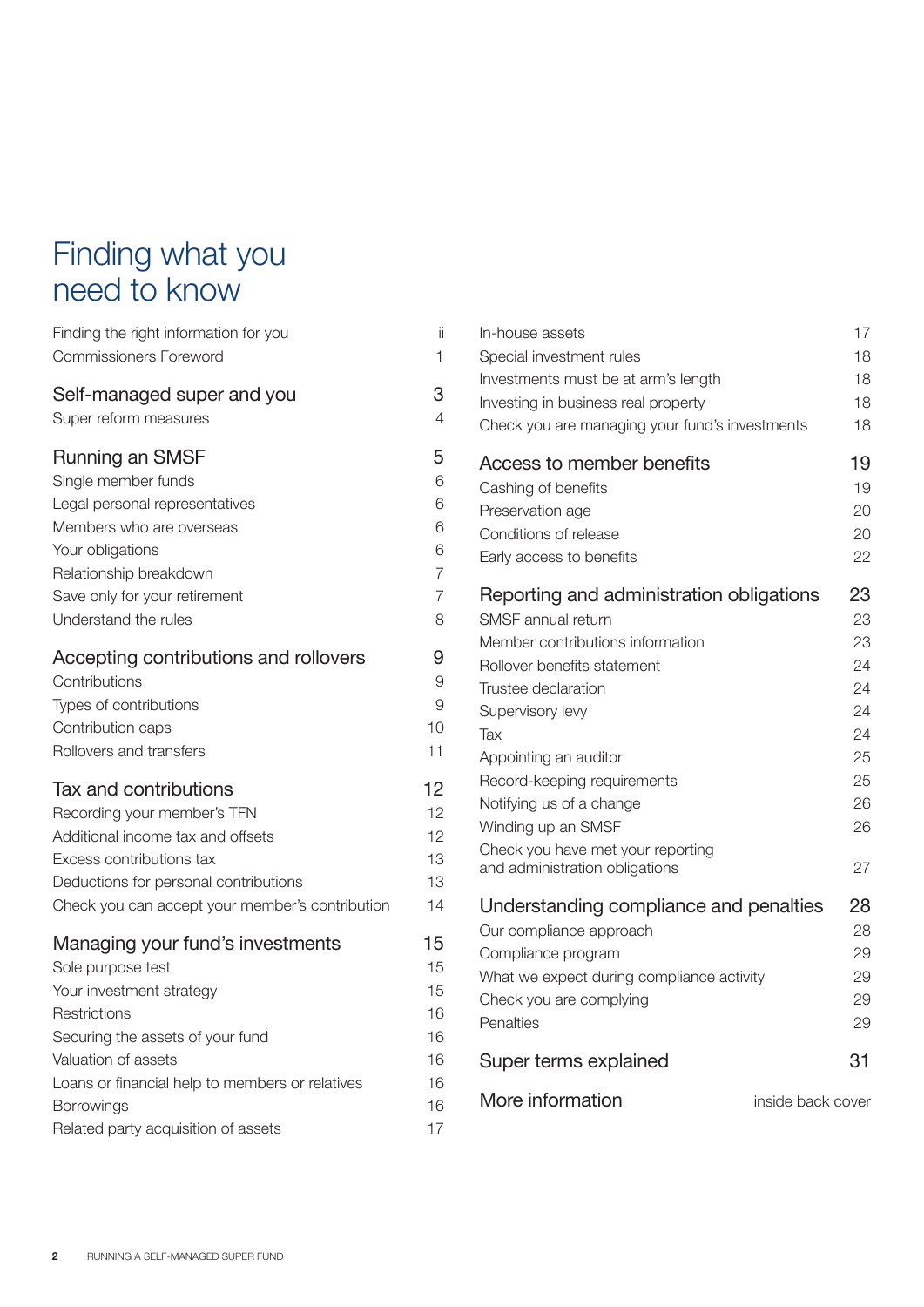## Self-managed super and you

Like other super funds, SMSFs are a way of saving for your retirement. Generally, the main difference between an SMSF and other types of funds is that members of an SMSF are the trustees. This means the members of the SMSF run it for their own benefit.

SMSFs are not suitable for everyone and you should think carefully before deciding to set one up. It is a major financial decision and you need to have the time and skills to do it. There may be other, better options for your super savings. If you are considering an SMSF for your super savings, the publication, *Thinking about self-managed super*  (NAT 72579) provides you with some practical information. Licensed financial advisers, tax agents and accountants can also help you understand what is involved.

If you decide that an SMSF is the appropriate vehicle for your super savings, you need to ensure the fund is set up and maintained correctly so that it is eligible for tax concessions, can pay benefits and is as easy as possible to administer. *Setting up a self-managed super fund* (NAT 71923) provides some basic information on this and the steps you need to follow to set up the fund correctly.

Once your SMSF is established you, as trustee, control the investment of the contributions and fund earnings. Your SMSF must have a trust deed that forms part of the governing rules for operating the fund. You must also prepare and implement an investment strategy and ensure it is reviewed regularly. There are rules and regulations you must follow to ensure the fund's assets are protected to provide benefits in retirement.

While contributions are being made to the fund it is considered to be in the accumulation phase. This publication explains the responsibilities and obligations of trustees operating an SMSF.

When one or more members retire, you as trustee need to understand and follow the requirements of the law and regulations governing the payment of benefits. The payment standards contained in the legislation and regulations, the sole purpose test and the preservation rules ensure that money in the fund is paid to members in the appropriate manner.

Paying benefits from a self-managed super fund (NAT 74124) is designed to assist trustees who are required to make payments out of their SMSF. It also provides information for funds that have members in both the accumulation and retirement phase. It is important to note that the rules and regulations that apply to funds in the accumulation phase continue when one or more members retire; however, additional rules apply to the retirement phase.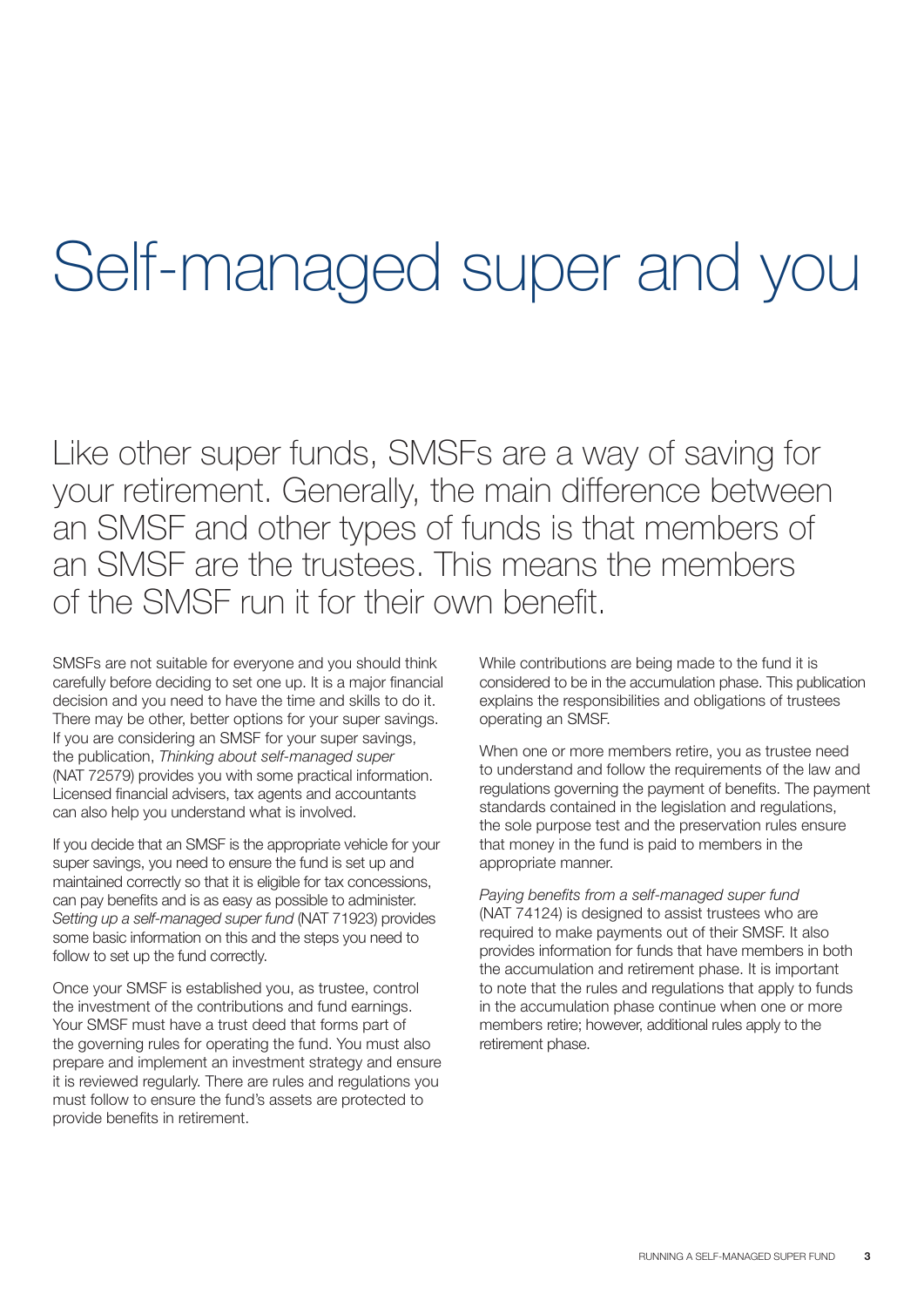You should continually reassess the circumstances of the fund and each individual member to determine whether an SMSF is still the most appropriate option for your retirement savings. In some cases, you may find that you no longer have the capacity to deal with the complexity or the time required to manage your SMSF. You may decide that it is not cost-effective to continue to run your own fund. Depending on the circumstances it may be necessary to transfer member benefits to another complying super fund.

Other reasons why you might wind up your SMSF include when all the members have left the SMSF (for example, they have rolled over their benefits to another fund or have died) or all the benefits have been paid out. *Winding up*  a self-managed super fund (NAT 8107) details the process you need to follow to wind up your fund.

## Super reform measures

The government has supported many of the Super System Review's recommendations to reform super, including the self-managed super fund sector.

A number of these measures are aimed at improving the operation, efficiency and integrity of the SMSF sector and are relevant to the way you run your SMSF. Some of the changes have been implemented and are included in this publication. Others await legislative change and will be introduced in the future.

For more information about the changes, refer to 'News' on the self-managed super funds homepage available on our website ato.gov.au/smsf

We recommend you seek independent financial advice from a qualified SMSF professional before making any decisions.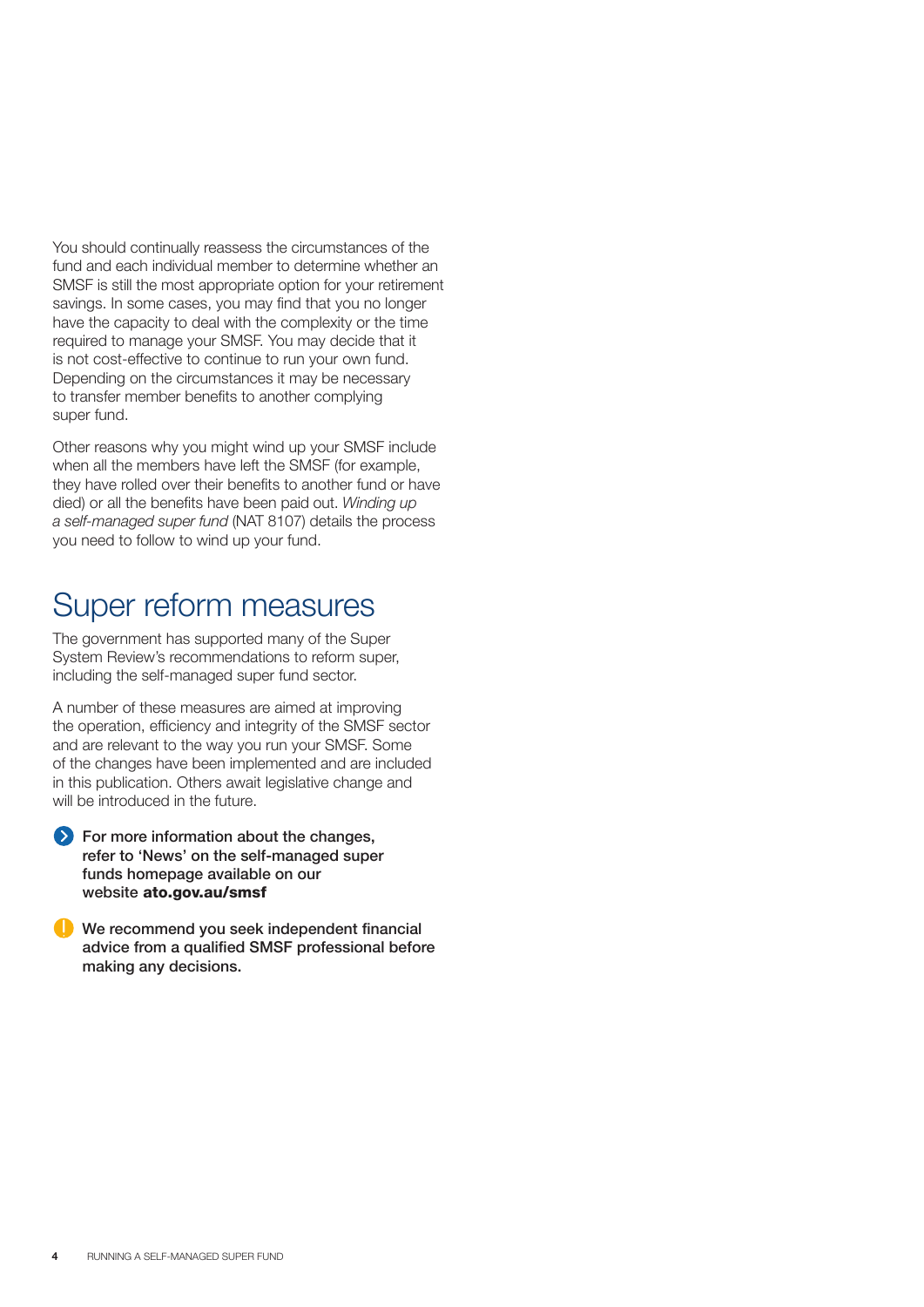## Running an SMSF

Generally, as an Australian resident, you can choose to direct your super guarantee payments and your personal super contributions either to an independently managed super fund or to your own SMSF.

SMSFs have the same role as other regulated super funds; the difference is, generally, that the members of an SMSF are also the trustees. They control the investments of their SMSF and the payment of their benefits.

For your fund to be an SMSF it must meet several requirements under super law.

- The requirements differ depending on whether your fund has:
- $\blacksquare$  individual trustees
- a corporate trustee (company)
- $\blacksquare$  a single member.

If your fund has individual trustees, it is an SMSF if all of the following apply:

- $\blacksquare$  it has four or fewer members
- $\blacksquare$  each member is a trustee
- $\blacksquare$  each trustee is a member
- no member is an employee of another member, unless they are related
- $\blacksquare$  no trustee is paid for their duties or services as a trustee.

If your fund has a corporate trustee, it is an SMSF if all of the following apply:

- $\blacksquare$  it has four or fewer members
- n each member of the fund is a director of the corporate trustee
- $\blacksquare$  each director of the corporate trustee is a member of the fund
- $\blacksquare$  no member is an employee of another member, unless they are related
- $\blacksquare$  the corporate trustee is not paid for its services as a trustee
- $\blacksquare$  no director of the corporate trustee is paid for their duties or services as director of the trustee of the fund.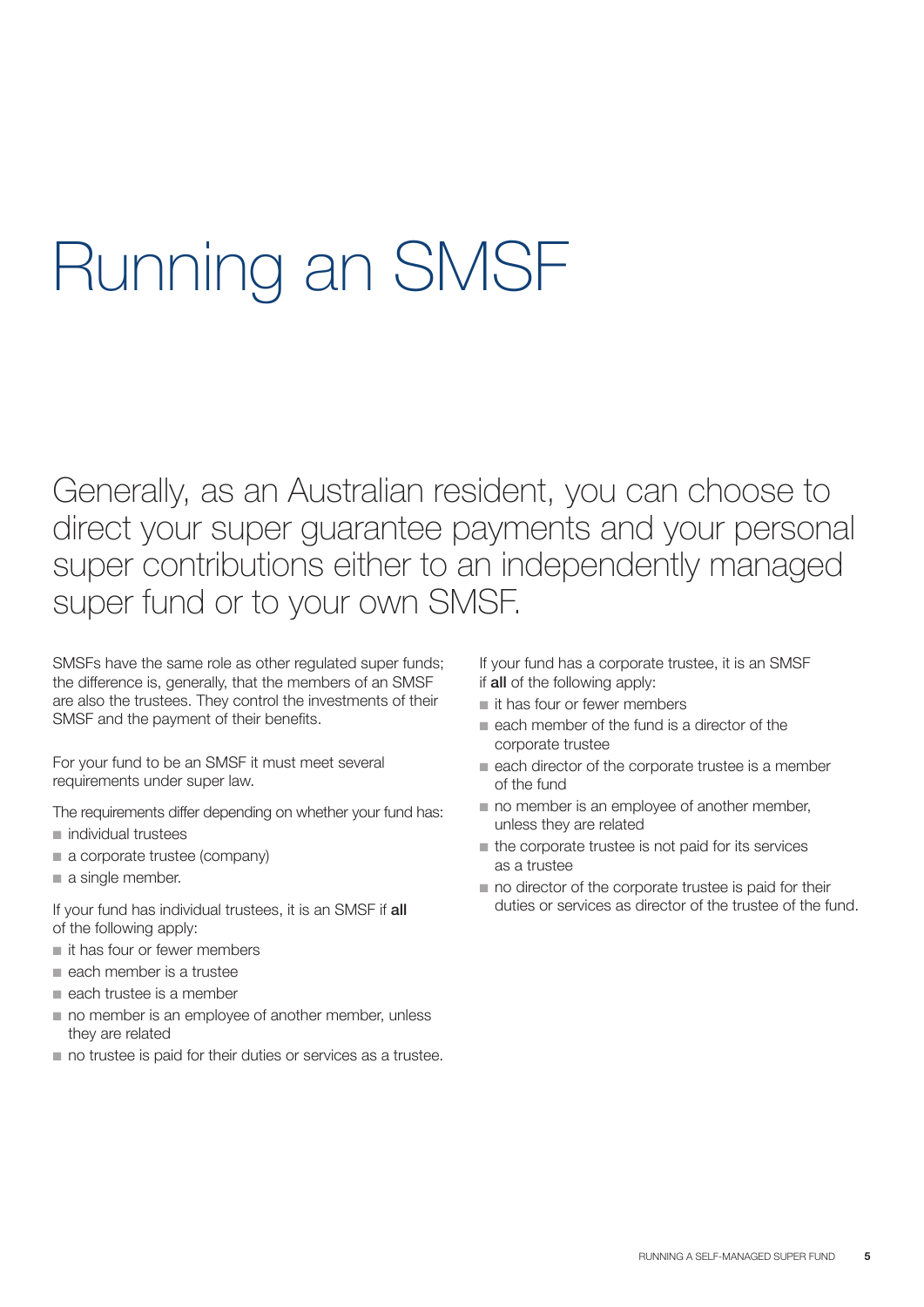## Single member funds

It is possible for you to set up your fund with only one member. The trustee of an SMSF can be either a corporate trustee or two individuals.

If your single member fund has a corporate trustee, the member must be one of the following:

- $n$  the sole director of the corporate trustee
- n one of only two directors, that is either of the following
	- related to the other director
	- not an employee of the other director.

If you have two individuals as trustees, one trustee must be the member and the other trustee must be one of the following:

- $\blacksquare$  a person related to the member
- $\blacksquare$  any other person who does not employ them.

A trustee or director cannot be paid for their services as a trustee or director of the trustee of the fund.

## Legal personal representatives

A legal personal representative can be:

- $\blacksquare$  the executor of the will or the administrator of the estate of a deceased person
- $\blacksquare$  the trustee of the estate of a person under a legal disability
- $\blacksquare$  a person who holds an enduring power of attorney to act on behalf of another person.

A legal personal representative can act as a trustee, or director of a corporate trustee, on behalf of:

- $a$  deceased member, until the death benefit becomes payable
- $\blacksquare$  a member under a legal disability (mental incapacity)
- a minor (a parent or guardian can also act as a trustee on behalf of a minor).

A legal personal representative cannot act as a trustee on behalf of a disqualified person, such as an undischarged bankrupt. A legal personal representative who holds an enduring power of attorney granted by a member may be a trustee of the SMSF or a director of a corporate trustee in place of the member.

**Solution** For more information, visit our website at ato.gov.au and search for 'legal database', and then search for 'SMSFR 2010/2'.

A legal personal representative does not include a registered tax agent or accountant unless they meet the definition above.

### Members who are overseas

Your SMSF must meet the definition of a super fund as outlined in super law. Part of that definition requires your SMSF to be a resident super fund.

It is important for you to review your management and contribution arrangements before you or any member of your fund leaves Australia. This is required to ensure your SMSF continues to be a complying fund.

If you or any of the members of your SMSF are planning to travel outside Australia, you will need to know current rules around the definition of an Australian super fund to make sure your SMSF maintains its complying status.

**For more information about residency requirements.** visit our website at ato.gov.au and search for 'Residency of self-managed super funds'.

## Your obligations

As an SMSF trustee, you are ultimately responsible for running your SMSF. It is important you understand your duties, responsibilities and obligations.

As a trustee of an SMSF, you need to act according to the following:

- vour fund's trust deed
- $\blacksquare$  the provisions of super law, including
	- *Superannuation Industry (Supervision) Act 1993* (SISA)
	- Superannuation Industry (Supervision) Regulations 1994 (SISR)
- n the *Income Tax Assessment Act 1997* (ITAA 1997)
- n the *Tax Administration Act 1953 (*TAA 1953)
- the *Corporations Act 2001*
- $\blacksquare$  other general rules, such as those imposed under other tax and trust law.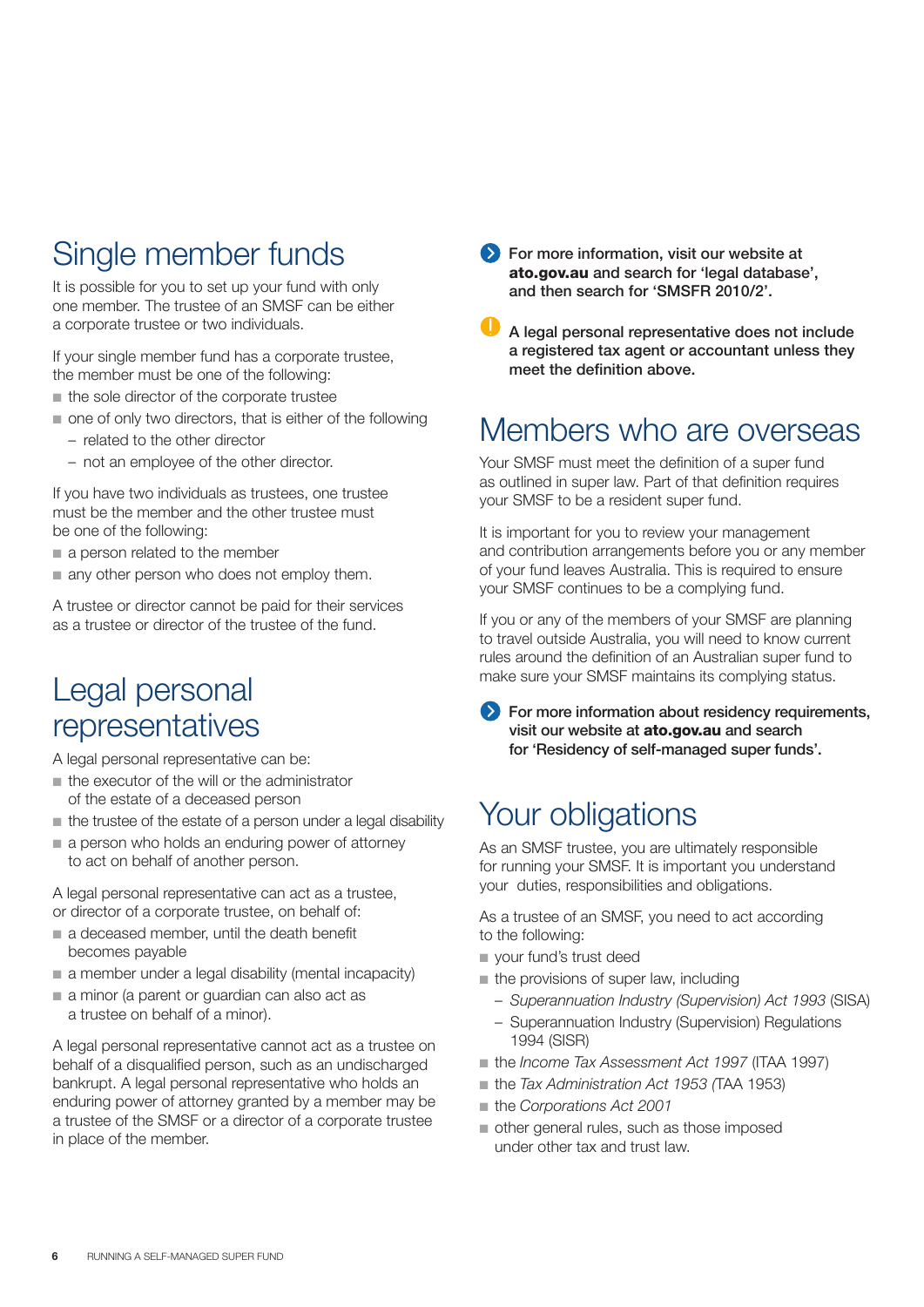If there is a conflict between super law and the trust deed, the law overrides the trust deed. If you fail to perform your duties according to the law, you may incur penalties.

If you are a new trustee or newly appointed director of a corporate trustee, you need to sign the Trustee declaration within 21 days of your appointment to show that you understand your duties as a trustee of an SMSF. If you do not sign and keep the declaration for at least 10 years, it is an offence and penalties may apply.

#### To download the *Trustee declaration* (NAT 71089), visit our website at ato.gov.au and search for 'Trustee declaration'.

As an SMSF trustee you should always consider if an SMSF continues to meet the needs of all members. It is the trustees' duty to protect the assets of the SMSF.

You should also be aware that under existing super law, members of an SMSF are not covered by a government or industry compensation scheme for losses caused by fraud or theft. However, you do have certain rights and options available if your fund suffers a financial loss due to fraudulent conduct or theft. Legal options are available under corporations law if you received advice or services from an Australian financial services licensee who was involved in the fraudulent conduct or theft. You should seek legal advice about taking action against a person who engaged in fraudulent conduct.

## Relationship breakdown

The breakdown of a relationship between members of an SMSF can occur at any time and for many reasons, such as irreconcilable differences or domestic violence. If such a breakdown occurs you must continue to act in accordance with super law and the trust deed of your fund.

Despite any difficulties you may have with an individual on a personal level you must continue to act in the best interests of all members at all times. You cannot:

- n exclude another trustee from the decision making process
- gian ignore requests to redeem assets and rollover money to another regulated complying super fund
- $\blacksquare$  take any action that is not allowed under the SISA or the SMSF's trust deed.

## Save only for your retirement

Your SMSF must meet the sole purpose test. This means your fund must be maintained for the sole purpose of providing retirement benefits to your members, or to their dependants if a member dies before retirement. As a trustee, you need to maintain your SMSF so that it complies with the sole purpose test at all times while your SMSF exists, including when investing fund assets and paying benefits upon retirement of members.

Your fund must comply with the sole purpose test to be eligible for the tax concessions available to a complying super fund.

The sole purpose test is divided into core and ancillary purposes. Your fund must be maintained solely for either of the following:

- n one or more core purposes
- $\blacksquare$  one or more core purposes and one or more ancillary purposes.

#### Core purposes

Generally, core purposes are for the provision of benefits for each member of your fund, on or after the member's:

- retirement from gainful employment
- $\blacksquare$  reaching the prescribed age
- $\blacksquare$  death if they die before they retired from gainful employment or before they attained a prescribed age and the benefits are provided to their dependants or legal personal representative.

#### Ancillary purposes

Generally, ancillary purposes are for the provision of benefits for members in the following circumstances:

- **n** termination of a member's employment with an employer who made contributions to your fund for that member
- stopping employment due to physical or mental ill health
- n death of a member after retirement, or after reaching the prescribed age where the benefits are paid to their dependants or legal personal representative
- other ancillary purposes approved in writing by the regulator.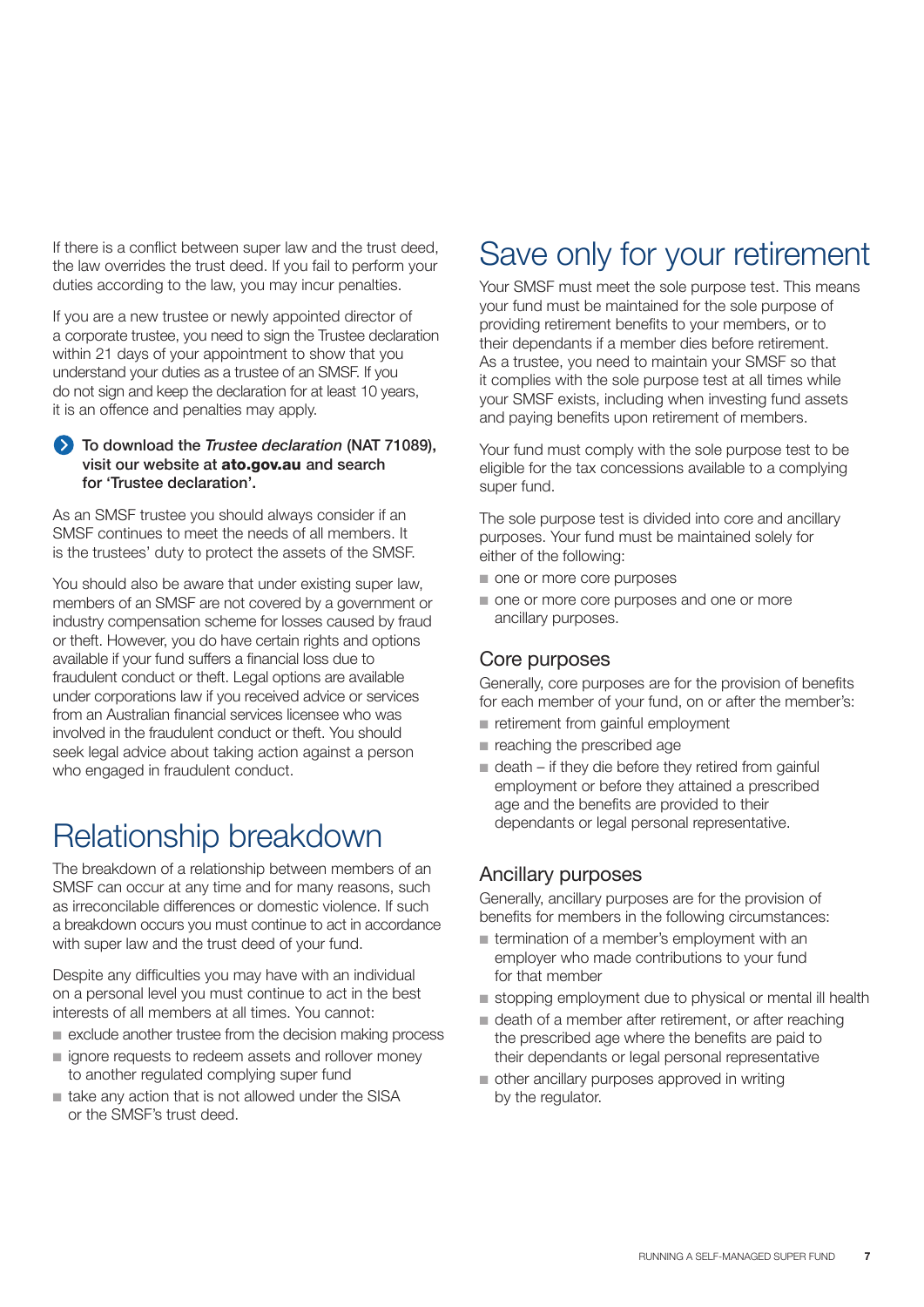Ancillary purposes also allow an SMSF to provide benefits where there is severe financial hardship or compassionate grounds, subject to super law, the governing rules of your fund and the approval of the Department of Human Services (for applications on compassionate grounds).

Remember, the purpose of setting up your SMSF is to provide for your retirement. It is illegal to set up an SMSF to gain early access to your funds. If benefits are unlawfully released, significant penalties including fines and jail terms of up to five years can apply to you, your fund and the recipient of the early release.

## Understand the rules

The rules you need to follow as a trustee of an SMSF, include the following:

- $\blacksquare$  Act honestly in all matters concerning your fund.
- Exercise skill and diligence in managing your fund.
- $\blacksquare$  Act in the best interest of all members at all times.
- $\blacksquare$  Keep the money and assets of your fund separate from other money and assets (for example, your personal assets).
- Retain control over your fund.
- Develop, implement and regularly review an investment strategy.
- n Consider if the fund should hold insurance cover for its members.
- Do not enter into contracts or behave in a way that hinders you or other trustees from performing or exercising functions or powers.
- Do not access or allow others to access funds early.

The SISA contains rules that impose minimum requirements on trustees and are deemed to be included in the trust deed of every regulated fund. These rules reflect the duties imposed on all trustees under trust law in general.

- If you do not follow the rules, you risk one or more of the following:
	- vour fund being deemed non-compliant and losing its tax concessions
	- $\blacksquare$  being disqualified as a trustee
	- $n$  prosecution
	- $n$  penalties.

If you fail to act according to the trust deed, other members of your fund may take legal action against you.

**S** For more information, see 'Understanding compliance and penalties' on page 28.

You can appoint other people to help you or provide services to your fund (for example, an accountant, super fund administrator, tax agent or financial planner). However, the ultimate responsibility and accountability for running the fund in a sensible manner lies with you as the trustee of the SMSF.

Money belonging to your SMSF cannot be used for personal or business purposes under any circumstances. Your SMSF's assets are not a form of credit or emergency fund when you are faced with a sudden need and must never be used in this way.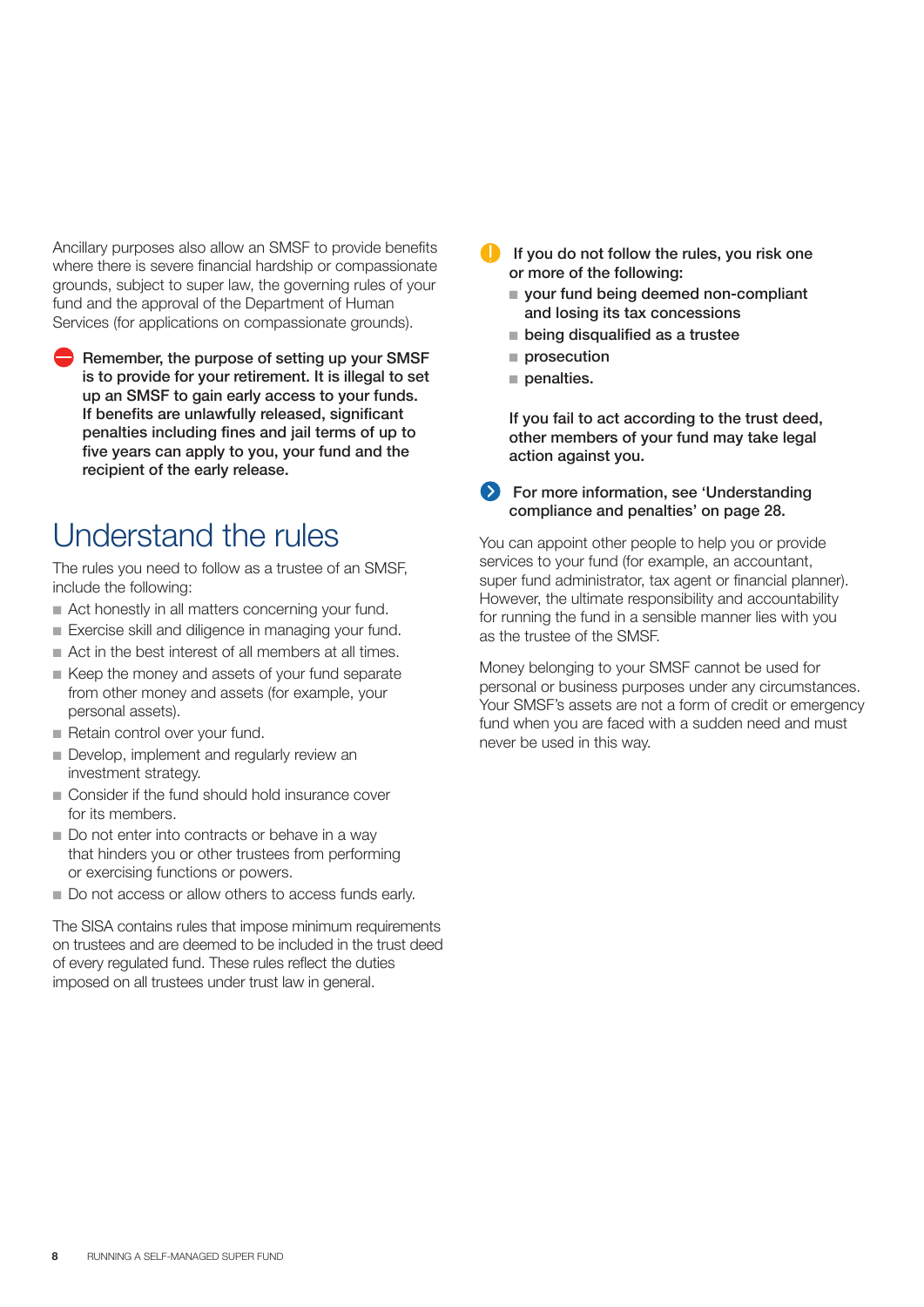## Accepting contributions and rollovers

## **Contributions**

There are minimum standards for accepting contributions. This ensures that contributions are made for retirement purposes only. However, these are minimum standards, and the trust deed of your fund may have more rules around accepting contributions.

You need to allocate contributions to a member's account within 28 days after the end of the month in which you received them.

## Types of contributions

#### Mandated employer contributions

These are contributions made by an employer under a law or an industrial agreement for the benefit of a fund member. They can include any of the following:

- super quarantee contributions
- super guarantee shortfall components
- award-related contributions
- $\blacksquare$  some payments from the superannuation holding accounts (SHA) special account.

You can accept mandated employer contributions for members at any time. This means you may accept mandated employer contributions for a person regardless of the age of the person or the number of hours they are working at that time.

- In response to Australia's future tax system review, the government announced the following changes to the super guarantee:
	- $\blacksquare$  gradual rate increase from 9% to 12%, between 1 July 2013 and 1 July 2019
	- $a$  age limit of 70 to be abolished from 1 July 2013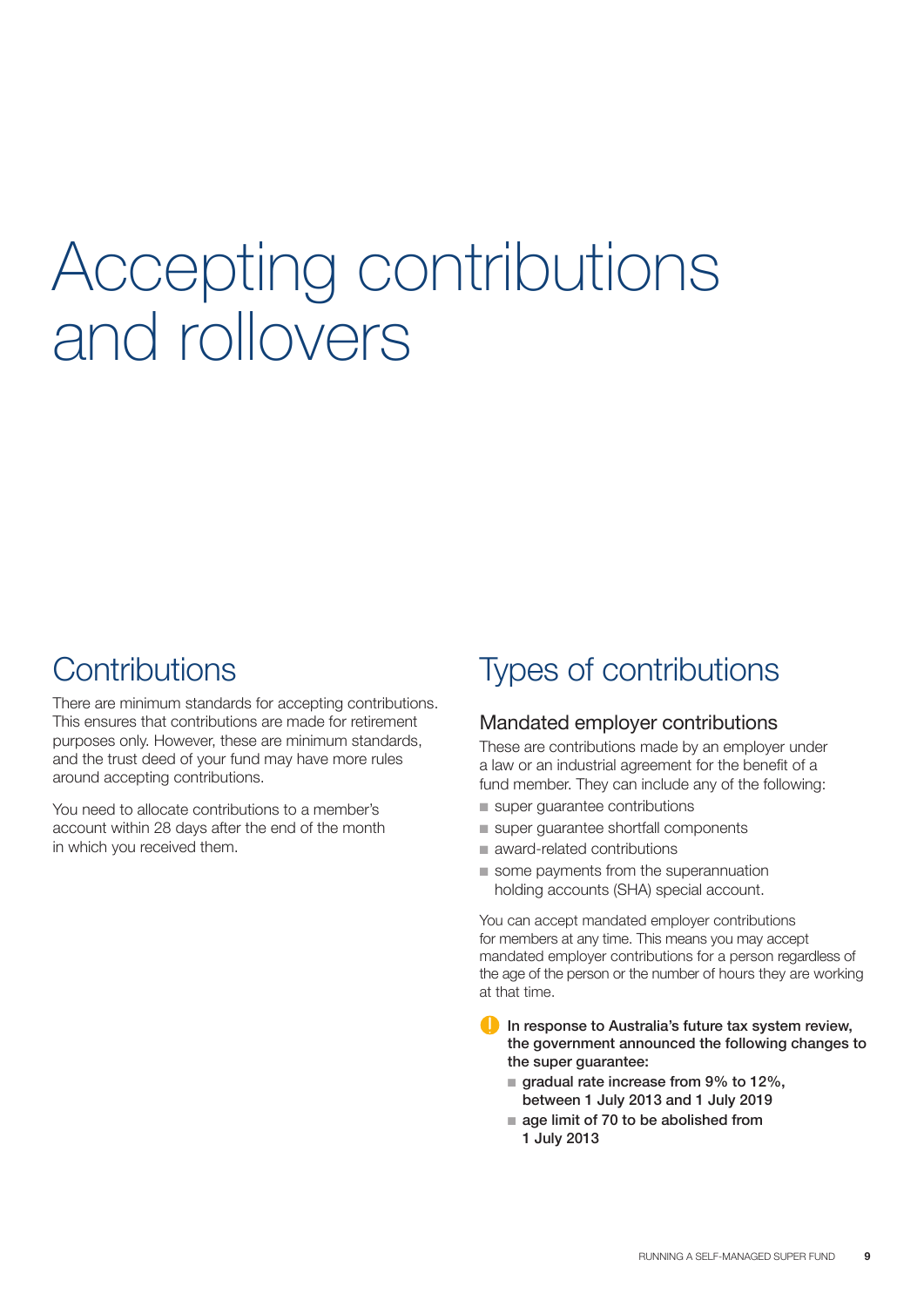#### Non–mandated contributions

These include contributions made by employers over and above their *Superannuation Guarantee (Administration) Act 1992* or award obligations and member contributions such as:

- n personal contributions made by the member (these include contributions made by employees and self-employed people)
- $n$  personal contributions made on behalf of the member
- $\blacksquare$  spouse contributions
- n government co-contributions.

You can only accept non-mandated contributions in the following circumstances:

- For members under 65 years old, you may accept employer contributions and all types of member contributions. However, you can only accept personal contributions made by the member if the member's tax file number (TFN) has been quoted.
- $\blacksquare$  For members 65 or over but under 70 years old, you may accept employer contributions and all types of member contributions if the member has quoted their TFN and is gainfully employed on at least a part-time basis.
- $\blacksquare$  For members 70 or over but under 75 years old, you may only accept employer contributions and personal contributions made by the member. The member must quote their TFN and be gainfully employed on at least a part-time basis and the contribution must be received on or before the day that is 28 days after the end of the month that the member turns 75.
- For members 75 and over, you cannot accept non-mandated contributions at all.
- **Member contributions made by, or on behalf of** a member do not include employer contributions made for the member.

## Contribution caps

#### Concessional contributions

Concessional contributions are contributions made into your SMSF that are included in the SMSF's assessable income. These contributions are taxed in your SMSF at a 'concessional' rate of 15%, which is often referred to as 'contributions tax'. The most common types of concessional contributions are employer contributions which include super guarantee contributions and salary sacrifice contributions and personal contributions made by the member for which the member claims an income tax deduction.

Concessional contributions are subject to a yearly cap. From 1 July 2012, the concessional cap is \$25,000 per financial year.

Concessional contributions that exceed the cap are subject to excess concessional contributions tax of 31.5% in addition to the 15% contributions tax payable by your SMSF. Your member will be personally liable for this tax but can ask the super fund to release money to pay it.

#### Non-concessional contributions

Generally, non-concessional contributions are contributions made into your SMSF that are not included in the SMSF's assessable income. The most common type is personal contributions made by the member for which no income tax deduction is claimed.

Non-concessional contributions are subject to a yearly cap of \$150,000 for members 65 or over but under 75, or \$450,000 over a three-year period for members under 65. The caps are indexed annually.

If a member's non-concessional contributions exceed the cap, a tax of 46.5% is levied on the excess contributions. Individual members are personally liable for this tax and must have their super fund release an amount of money equal to the tax.

Non-concessional contributions also include excess concessional contributions for the financial year. They do not include super co-contributions, structured settlements, orders for personal injury and capital gains tax (CGT) related payments which the member has validly elected to exclude from their non-concessional contributions.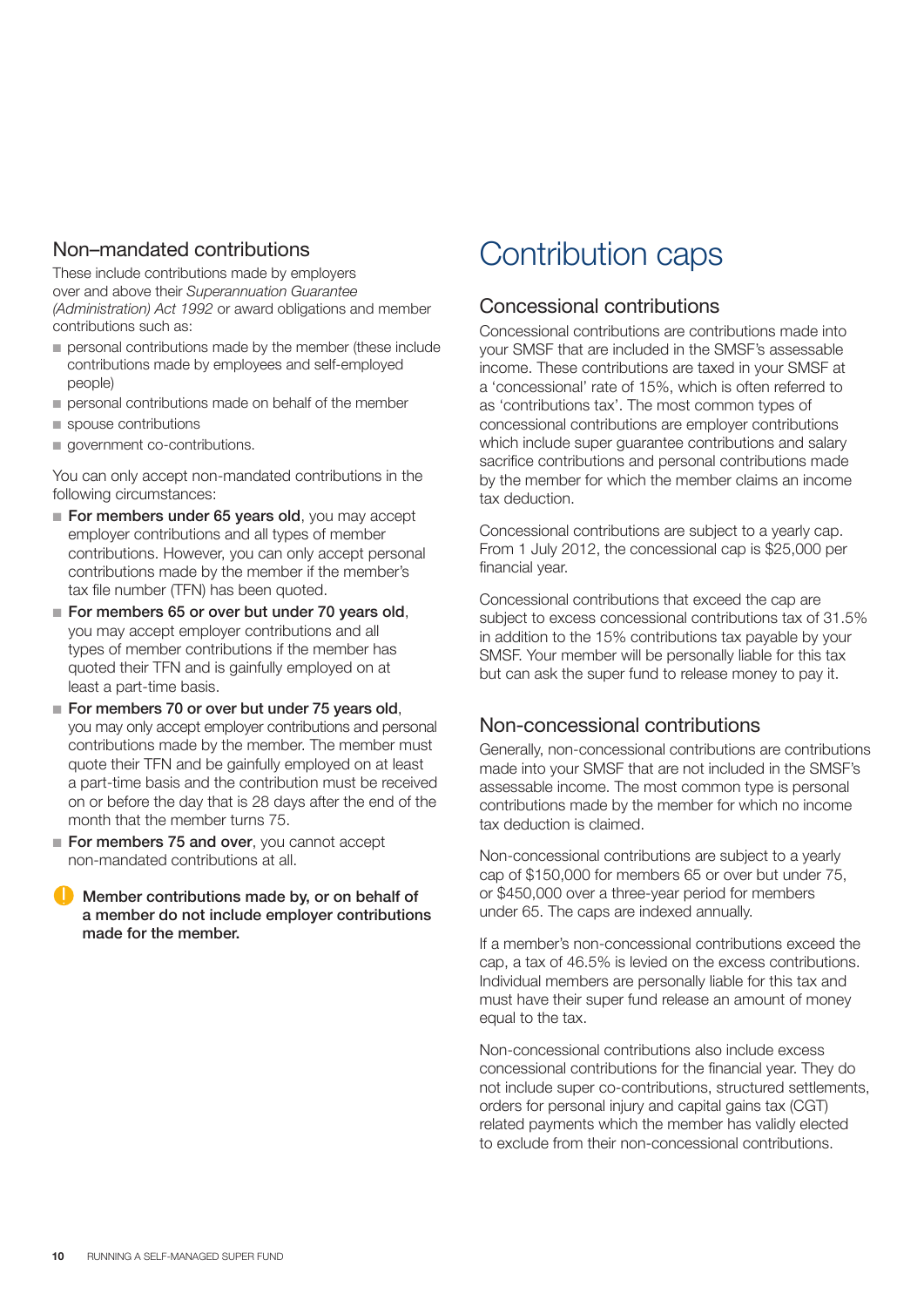#### Fund-capped contributions

Fund-capped contributions are the maximum amount your fund can accept of any single fund-capped contribution.

If the member is 65 years old or over but under 75 on 1 July of the financial year, the fund-capped contribution limit is the non-concessional contributions cap for that financial year.

If the member is 64 years old or under on 1 July of the financial year, the fund-capped contribution limit is three times the non-concessional contributions cap for that financial year.

#### Fund-capped contributions do not include

- n contributions that your member advises they intend to claim an income tax deduction for
- contributions from a structured settlement or personal injury payment (the member, or a legal) personal representative should have notified you before indicating they would make this contribution)
- super co-contributions.

Your fund must return the excess amount within 30 days.

Special acceptance rules apply for fund-capped contributions for all age groups.

## Rollovers and transfers

A member's super benefits can generally be rolled over or transferred within the super system with their consent.

If you accept a rollover of benefits from another super fund, that fund can ask you to show that your fund is a complying fund before processing your request.

Most employment termination payments (previously known as eligible termination payments) can no longer be rolled over into super. However, some transitional arrangements apply. Generally, transitional termination payments are employment termination payments received after 1 July 2007 that an employee was entitled to receive under an employment contract that existed before 10 May 2006. Transitional termination payments need to be made before July 2012 and can be contributed or rolled over into a super fund.

For a current listing of regulated complying super funds, visit superfundlookup.gov.au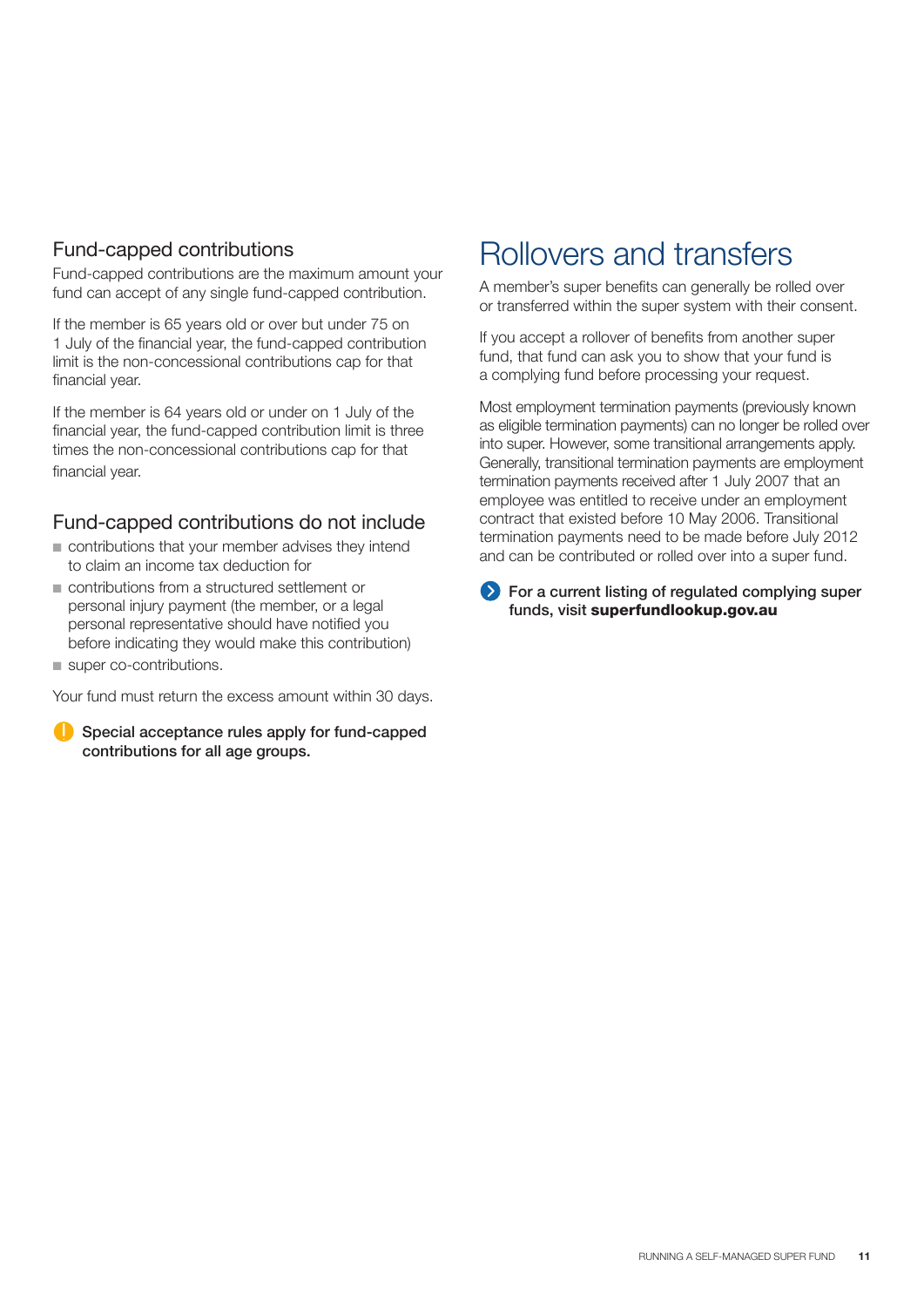## Tax and contributions

## Recording your member's TFN

If you do not have a member's TFN:

- vou will have to pay additional income tax on some contributions (generally employer contributions)
- vou may not be able to accept member contributions.

If you have accepted member contributions and the member's TFN has not been quoted, you need to return the contribution within 30 days of becoming aware that you received the contribution. If your member's TFN is quoted to you within 30 days of receiving the contribution, you do not have to return the amount.

If you receive employer contributions on behalf of a member and you pay additional income tax because you did not have your member's TFN, you can claim a tax offset in a later financial year if the member later gives you their TFN.

## Additional income tax and offsets

Not quoting a TFN means you will pay additional income tax on contributions that are assessable income of your fund. The contributions taxed in this way include:

- $\blacksquare$  contributions made by an employer on behalf of a member, including salary sacrifice contributions
- n any part of a transfer from a foreign super fund that is assessable income of your fund.

If your member has not quoted their TFN by the end of the financial year, all the assessable contributions made during the financial year will be taxed an extra 31.5%. You have to work out your liability for the additional tax at the end of the financial year that the contributions are made.

If you pay the additional tax and, at a later stage, your member gives you their TFN, you may be able to claim back the additional tax as a no-TFN income tax offset in your SMSF annual return. You can only claim this offset within three years from the end of the financial year that the contributions subject to the additional tax were made.

If you have debited the amount of additional tax from your member's account and you claim the tax offset in a later year, you need to re-credit this money back to their account.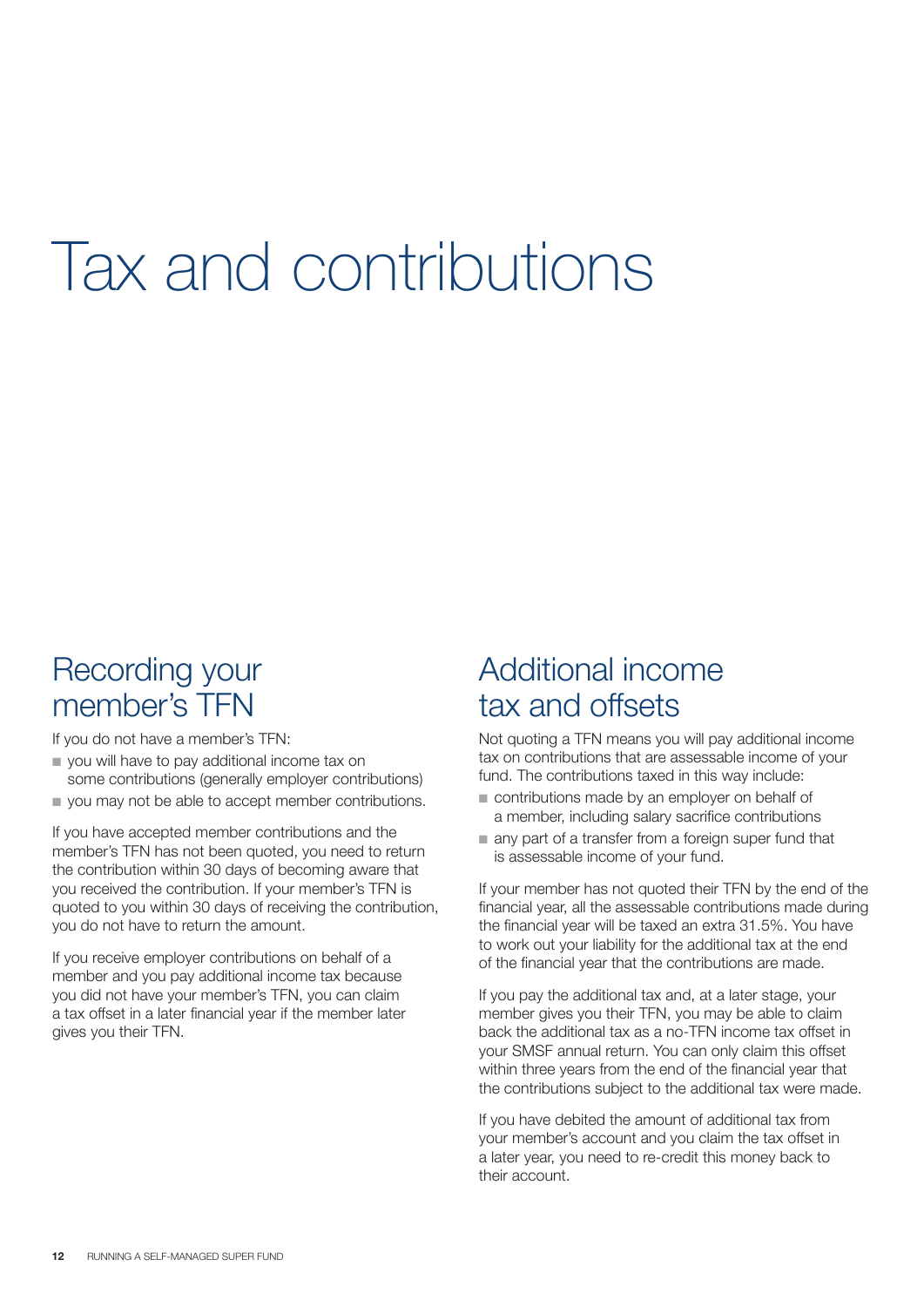## Excess contributions tax

An excess contributions tax is imposed when a member's concessional or non-concessional contributions exceed the annual cap in a particular financial year.

For more information about excess contributions tax, visit ato.gov.au/supercaps

### Deductions for personal contributions

Eligible people, including self-employed people, can claim a full income tax deduction for super contributions they make for their own benefit.

When deciding to claim a tax deduction, your members should consider the contribution caps. Deducted personal contributions are counted against the concessional contributions cap, with amounts over the concessional cap also counting against the non-concessional cap.

A member who intends to claim a deduction must notify you of this intent. The notice is required to be given by the earlier of the following:

- n the time the member lodges their personal income tax return for the income year during which the contribution is made
- $n$  the end of the financial year following the year the contribution was made.

The notice is invalid when any of the following occurs:

- $\blacksquare$  a notice is given to you but the person is no longer a member of your SMSF
- $\blacksquare$  you no longer hold the contribution because of a partial rollover that includes the contribution
- vou have paid a lump sum or you have started to pay a super income stream that includes the contribution.

In these circumstances, the member will not be able to claim a deduction for the personal contribution made.

#### Acknowledging valid notices

You must acknowledge your member's valid notice, unless the value of the relevant super interest on the day you received the notice is less than the tax that would be payable by you for the contribution. To avoid disadvantaging your member, we recommend that your acknowledgment includes:

- a statement that you received their notice of intention to claim a deduction
- $n$  the date your fund received the notice
- n any subsequent variations that your fund received
- member account and fund details
- $\blacksquare$  the total amount of personal contributions that the notice covers
	- the amount the member currently has notified you of their intention to claim as a deduction
	- the dates the contributions were made or the income year they were made in.

This will ensure that your members are able to claim the deductions they are entitled to and that the correct super co-contributions and excess contributions tax outcomes apply.

#### Additional requests for acknowledgment

If your members have lost, or failed to receive your acknowledgment, they may request a new acknowledgment. You can:

- $\blacksquare$  provide them with a copy or duplicate of the original acknowledgment
- $\blacksquare$  confirm their original notice is valid and provide them with a new acknowledgment.

If the member claiming the deduction has made an error with their notice of intent to claim a deduction, the notice can be varied (including varied to nil) by the earlier of the:

- n time the member lodges their personal income tax return for the income year in which the contribution was made
- $\blacksquare$  end of the financial year following the year the contribution was made.

After this time the notice cannot be varied unless:

- $\blacksquare$  a deduction for the contributions is not allowable (that is, the member was ineligible to claim a deduction)
- $n$  the variation reduces the amount shown on the original notice by the amount that is not allowable as a deduction.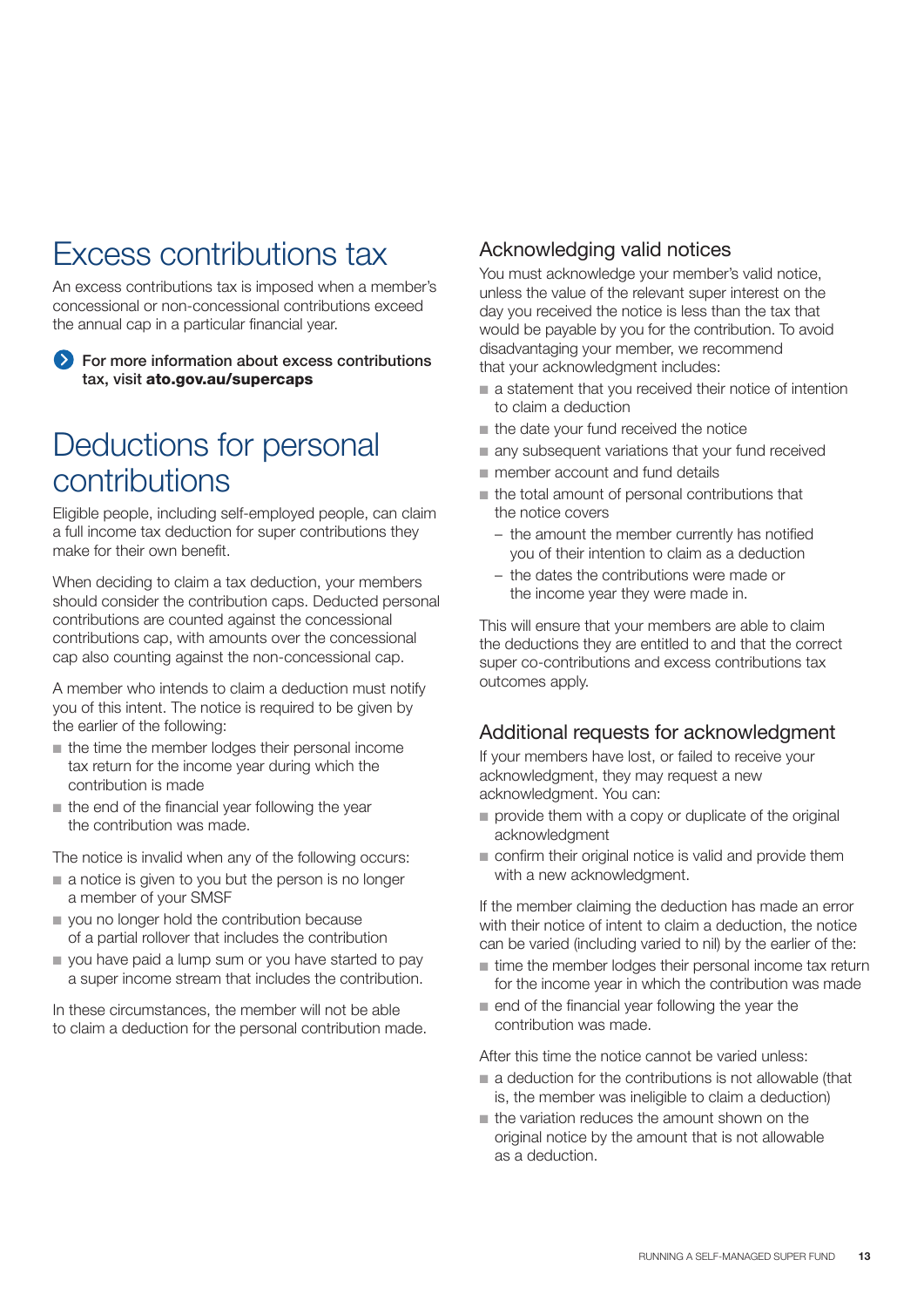## Check you can accept your member's contribution

| Make sure the member is entitled to make<br>a contribution to your SMSF.                                                               |
|----------------------------------------------------------------------------------------------------------------------------------------|
| Make sure your SMSF meets the definition<br>of an Australian super fund.                                                               |
| Make sure you have the TFN of all members.                                                                                             |
| Make sure the member gives you a notice if<br>they claim a deduction for their contributions.                                          |
| If you are accepting an asset as a contribution<br>(for example an in specie contribution), make<br>sure it is valued at market value. |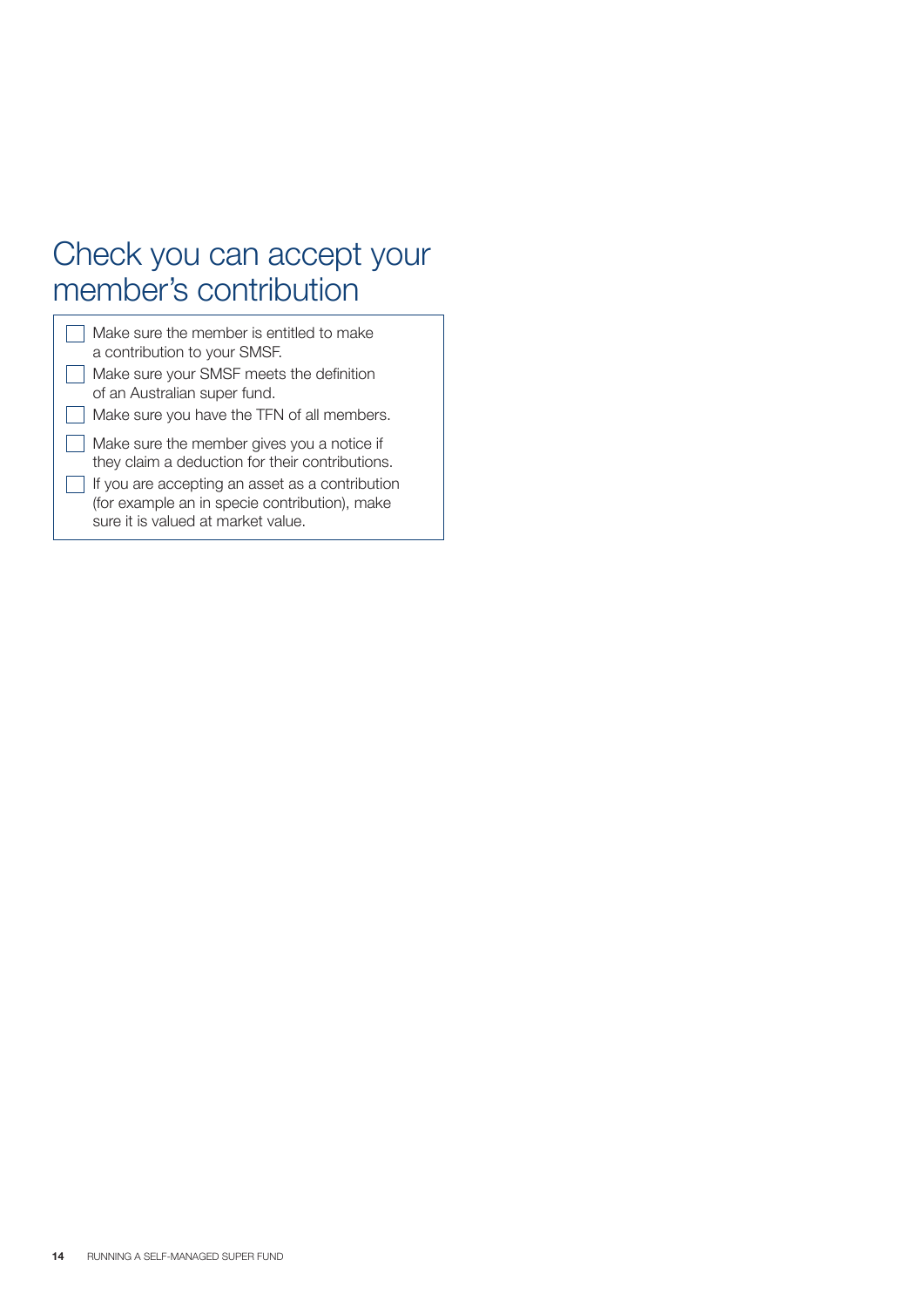## Managing your fund's investments

One of your key areas of responsibility is to manage your fund's investments. You have certain duties and responsibilities when making investment decisions. They are designed to protect and increase your member's benefits for retirement.

## Sole purpose test

If you, or any party, directly or indirectly obtain a financial benefit when making investment decisions and entering into arrangements it is likely your fund will not meet the sole purpose test.

One of the main ways we work out if an SMSF has contravened the sole purpose test is to look at the character and purpose of your investments. Working out the purpose for which an SMSF is being maintained requires looking at all of the events and circumstances relating to the SMSF's maintenance.

When investing in collectables such as art or wine, you need to take care to make sure that SMSF members are not granted use of or access to the assets of the SMSF in contravention of the sole purpose test. The most common breaches of the sole purpose test are:

- n making investments that offer a pre-retirement benefit to a member or associate
- n providing financial help or a pre-retirement benefit to someone at a financial detriment to your fund.

Contravening the sole purpose test is very serious and may lead to trustees facing civil and criminal penalties.

- From 1 July 2011, rules were introduced into the SISA for SMSF investments in collectables and personal-use assets.
- **EX** For more information, visit our website at ato.gov.au and search for 'Collectables and personal use assets'.

## Your investment strategy

You need to prepare and implement an investment strategy for your fund, and review it regularly. The strategy needs to reflect the purpose and circumstances of your fund and consider the following:

- $\blacksquare$  investing in a way to maximise member returns taking into account the risk associated with the investment
- n diversification and the benefits of investing across a number of asset classes (for example, shares, property and fixed deposit) in a long-term investment strategy
- $\blacksquare$  the ability of your fund to pay benefits as members retire and pay other costs incurred by your fund
- whether to hold insurance cover for one or more members of your SMSF
- $\blacksquare$  the circumstances of members (for example, age, income level, employment pattern and retirement needs).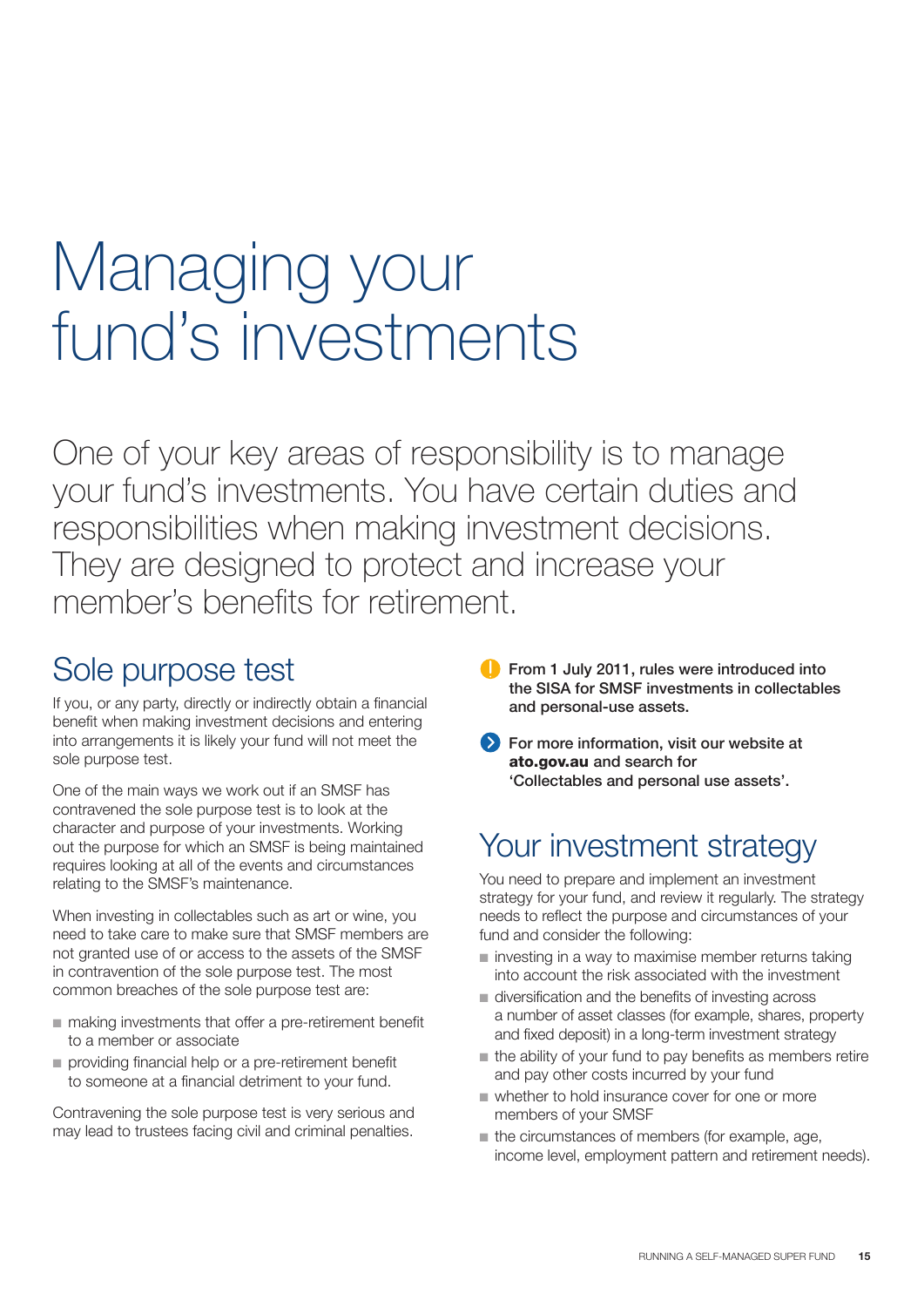The investment strategy should set out your investment objectives and detail the investment methods you will adopt to achieve these objectives. It must be reviewed regularly and whenever there is a change to the fund – for example, a new member joins.

You need to make sure all investment decisions are made according to the investment strategy of your fund. If in any doubt, you should seek independent investment advice from a suitably qualified professional.

## **Restrictions**

Super law places restrictions on the types of entities your fund can invest in or with, and the entities that your fund can acquire assets from.

Investment restrictions exist because they protect fund members by making sure fund assets are not exposed to undue risks, like a business failing.

- The investment rules are one of the most important requirements of super law. Failure to comply with the rules can result in your fund losing its complying status and you as trustee of the fund being either:
	- $\blacksquare$  disqualified
	- $n$  removed
	- $n$  prosecuted, which may result in you being fined or imprisoned.

## Securing the assets of your fund

You need to ensure that your fund's ownership of its investments is secure. Your fund's assets should be held in legally recognised ownership arrangement. We prefer the assets to be in either the:

- names of all of the individual trustees as trustees for your fund
- $\blacksquare$  name of the company as trustee for your fund in the case of a corporate trustee.

**In certain states, legislation may prevent you** from holding assets using your fund's name at all. In these circumstances, you are encouraged to execute a caveat, instrument or declaration of trust for the asset. For more information, refer to the relevant state or territory titles office.

## Valuation of assets

Super law requires that your fund's assets must be valued at market value. The market value of assets should be used when preparing your fund's accounts, statements and the SMSF annual return.

For more information about valuing your fund's assets, visit our website at ato.gov.au and search for 'SMSF valuation guidelines'.

## Loans or financial help to members or relatives

You cannot lend money or provide direct or indirect financial help (including the provision of credit) from your fund to a member, or a member's relative. For example, using fund assets to guarantee a personal loan of a member.

A member or a member's relative means any of the following:

- $\blacksquare$  a parent, grandparent, brother, sister, uncle, aunt, nephew, niece, lineal descendant or adopted child of that individual or of their spouse
- $\blacksquare$  a spouse of that individual or of any individual specified above.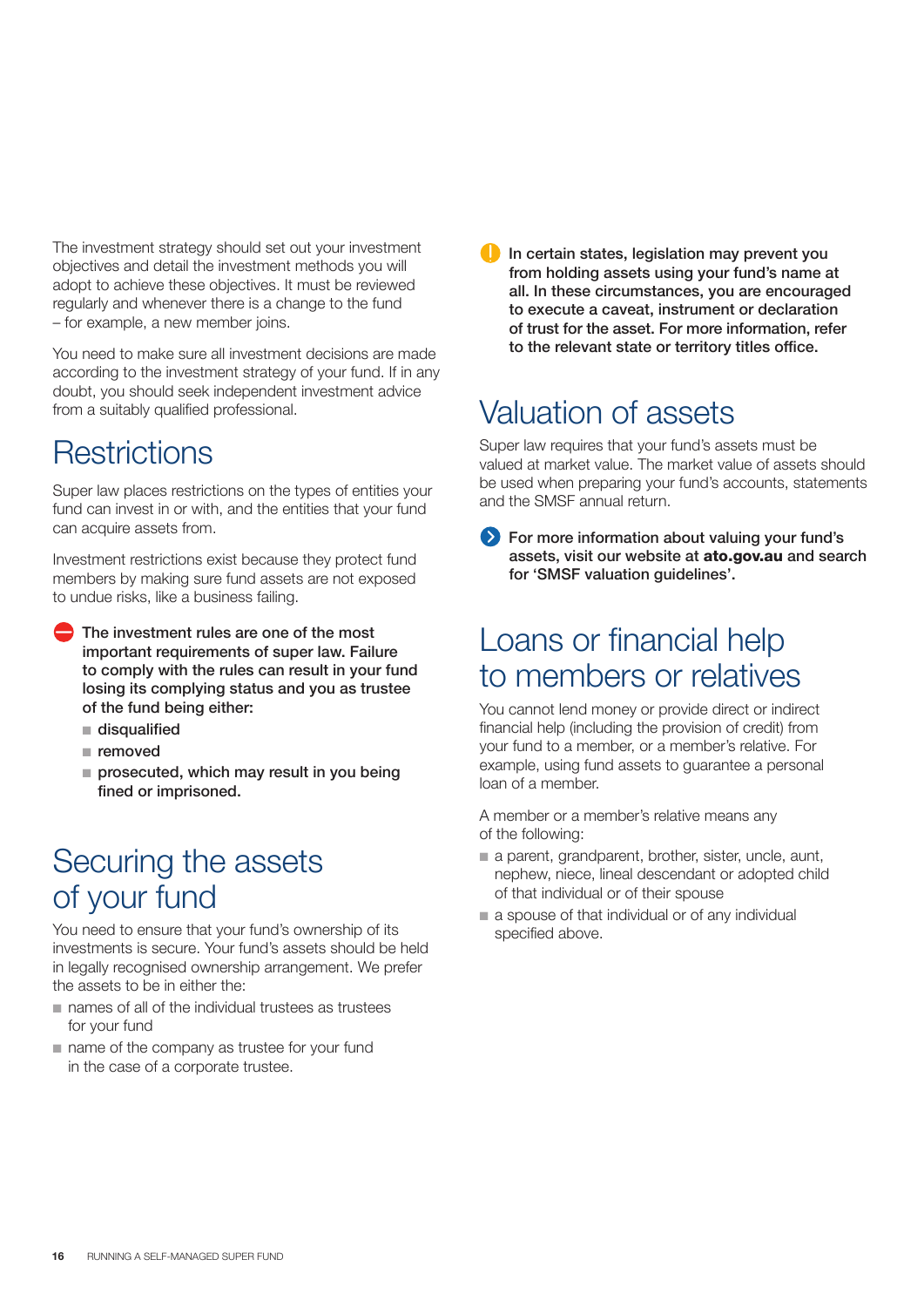## **Borrowings**

You can only borrow money in very limited circumstances. These circumstances include:

- **n** borrowing money for a maximum of 90 days to meet benefit payments due to members or to meet an outstanding surcharge liability (the borrowings cannot exceed 10% of your fund's total assets)
- n borrowing money for a maximum of seven days to cover the settlement of security transactions if the borrowing does not exceed 10% of your fund's total assets (you can only borrow to settle security transactions if, at the time the transaction was entered into, it was likely that the borrowing would not be needed)
- **n** borrowing using instalment warrants or limited recourse borrowing arrangements that meet certain conditions.

#### **S** For more information, visit ato.gov.au/smsf and search for:

- $\blacksquare$  'Borrowing money or maintaining an existing borrowing of money'
- $\blacksquare$  'Limited recourse borrowing arrangements by self-managed super funds – questions and answers'.

## Related party acquisition of assets

You cannot acquire assets from your fund from a related party of your fund. However, there are limited exceptions to this rule if the asset is:

- $\blacksquare$  a listed security (for example, shares, units or bonds listed on an approved stock exchange) acquired at market value
- $\blacksquare$  business real property acquired at market value
- n an in-house asset, but the level of your fund's in‑house assets does not exceed the threshold for SMSFs of a maximum 5% of total fund assets, or is an asset specifically excluded from being an in-house asset.

A related party of a fund includes all members of your fund and associates, and all standard employer-sponsors of your fund and their associates.

An associate of a particular member of an SMSF includes the following:

- **n** every other member of your fund
- $n$  the relatives of each member
- $\blacksquare$  the business partners of each member
- n any spouse or child of those business partners, any company a member (or the members or their associates) controls or influences and any trust the member (or the members or their associates) controls.

Associates of standard employer-sponsors include:

- n business partners and companies or trusts the employer controls (either alone or with their other associates)
- $\blacksquare$  companies and trusts that control the employer.

A standard employer-sponsor is an employer who contributes to a super fund for the benefit of a member, under an arrangement between the employer and the trustee of a fund.

Business real property generally relates to land and buildings used wholly and exclusively in a business.

If business real property is used in a primary production business, such as a farm, it can still meet the test of being used wholly and exclusively in a business, if an area of land, no more than two hectares, contains a dwelling that is used for private or domestic purposes. However, the main use of the whole property cannot be for domestic or private purposes.

## In-house assets

An in-house asset is any of the following:

- a loan to, or an investment in a related party of your fund
- $\blacksquare$  an investment in a related trust of your fund
- $\blacksquare$  an asset of your fund that is leased to a related party.

In general, as a trustee you are restricted from lending to, investing in or leasing to a related party of your fund more than 5% of your fund's total assets.

There are some exceptions, including:

- **n** business real property that is subject to a lease between your fund and a related party of your fund
- some investments in related non-geared trusts or companies.

Loans to related parties are treated as in-house assets, however, the lending of money or provision of financial assistance to a member or a member's relative remains prohibited under super laws.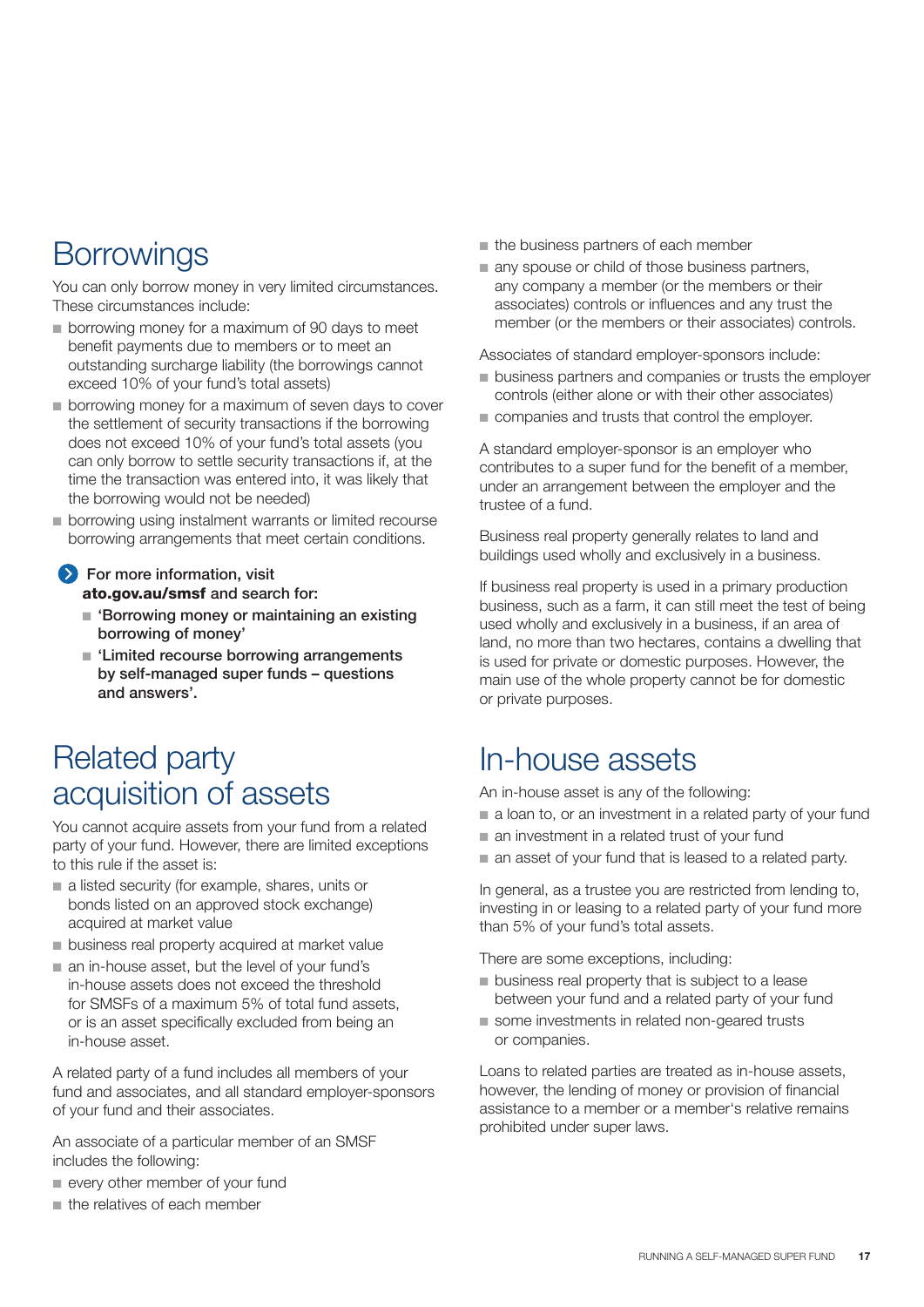## Special investment rules

Special investment rules may apply to investments made by funds before 11 August 1999. However, the transition period for in-house asset rules applying to such investments expired on 30 June 2009. If your fund was established before this date and has assets acquired under the rules applying before then, contact us or your adviser for more information.

**S** For more information, visit our website at ato.gov.au and search for 'In-house assets and transitional rules'

## Investments must be at arm's length

Your SMSF's investments must be made and maintained on a strict commercial basis. This is referred to as an investment at arm's length. The purchase and sale price of fund assets should always reflect a true market value for the asset.

Income from assets held by your fund should always reflect a true market rate of return.

## Investing in business real property

You need to ensure the level of investment in business real property still meets the investment strategy of your fund, including diversification of assets, liquidity and maximisation of member returns in your fund.

As with other super fund investments, there cannot be a loan or covenant (charge) over an asset.

## Check you are managing your fund's investments

| Make sure your SMSF complies with the sole<br>purpose test at all times including when investing<br>fund assets and paying benefits upon retirement<br>of members.                                      |
|---------------------------------------------------------------------------------------------------------------------------------------------------------------------------------------------------------|
| Make sure you regularly review your investment<br>strategy to ensure it takes into account the<br>retirement goals of members.                                                                          |
| Consider the risks involved in investments.                                                                                                                                                             |
| Consider what bills your SMSF has to pay<br>and allow enough cash to meet these expenses.                                                                                                               |
| Consider when benefits will need to be paid.                                                                                                                                                            |
| Consider diversifying your SMSF's investments.                                                                                                                                                          |
| Have a separate bank account for your SMSF<br>and pay the expenses of your fund from that<br>bank account only.                                                                                         |
| Make sure that your fund's ownership of its<br>investments is assured.                                                                                                                                  |
| Value assets at market value.                                                                                                                                                                           |
| Make investment decisions that will provide<br>for your retirement.                                                                                                                                     |
| Do not invest without considering your strategy<br>and your overall goals for retirement.                                                                                                               |
| Keep the money and assets of your SMSF<br>separate from any other money or assets.                                                                                                                      |
| Do not have the assets of your SMSF in another<br>entity's name.                                                                                                                                        |
| Do not provide financial assistance to members<br>or relatives of members                                                                                                                               |
| Do not use any of the assets of your SMSF for your<br>own personal use or allow members or related<br>parties to use those assets, including privately<br>showing objects of art and wearing jewellery. |
| Document decisions about storage of collectables<br>and personal-use assets, for example in your<br>SMSF meeting minutes.                                                                               |
| Do not store collectables and personal-use assets<br>(for example, artwork) in the private residence of<br>any related party of the fund.                                                               |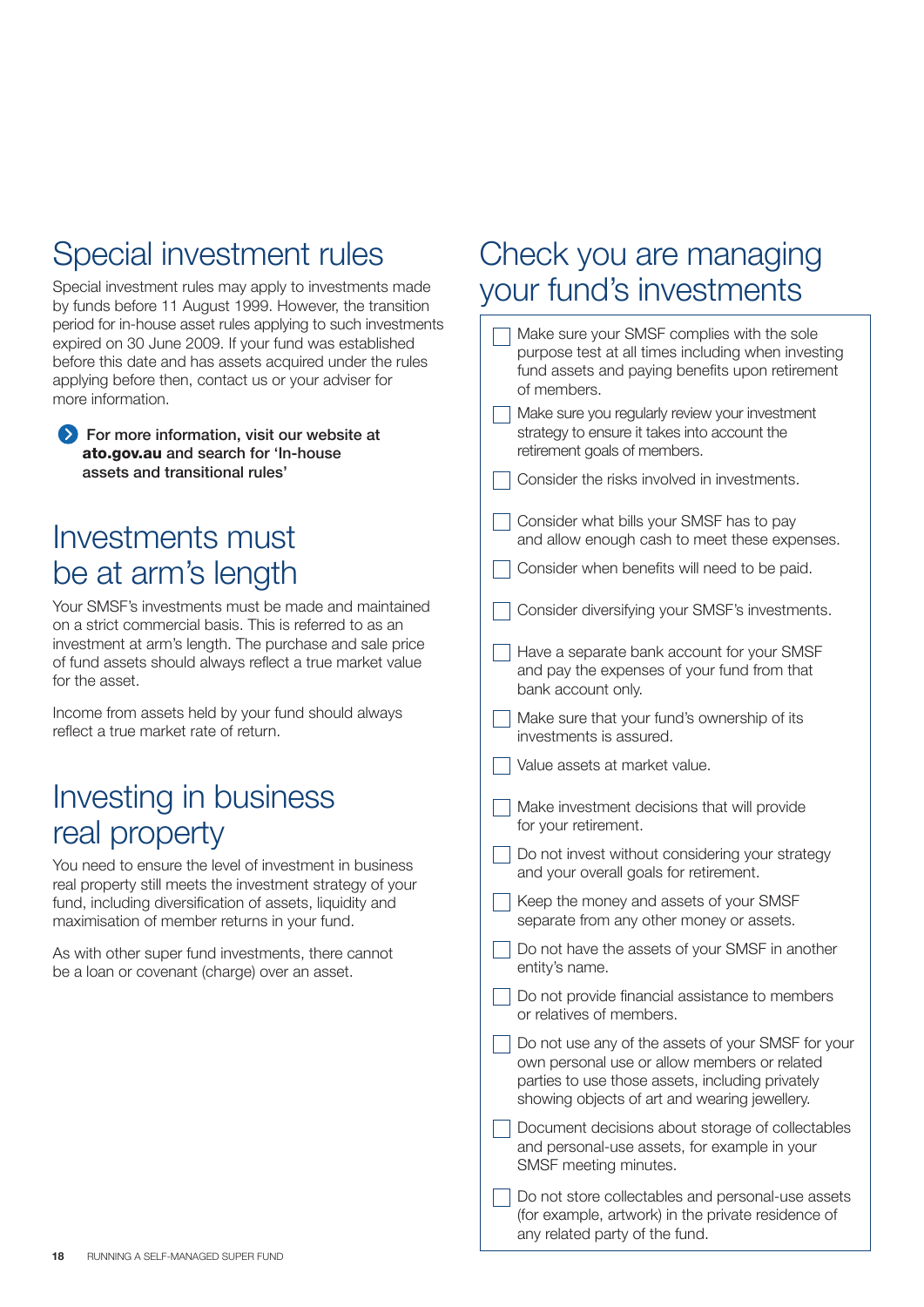## Access to member benefits

## You need to know the rules for accessing and paying benefits from your SMSF.

The payment standards contained in the super laws, the sole purpose test and the preservation rules, ensure money in your SMSF is paid to members only when they are legally allowed to have it. Penalties apply if you do not meet these requirements.

## Cashing of benefits

There are two forms of cashing of benefits – compulsory and voluntary.

#### Compulsory cashing of benefits

Compulsory cashing of benefits is only required when a member dies. Your member's benefits need to be paid out as soon as possible after the member's death.

There is no compulsory cashing out rule for super payments because a member has reached a particular age.

#### Voluntary cashing of benefits

Your member's benefits will be classified as one or more of the following:

- $n$  preserved benefits
- restricted non-preserved benefits
- n unrestricted non-preserved benefits.

Regardless of their source, all contributions made by, or on behalf of a member and all earnings for the period after 30 June 1999 are preserved benefits. Employer eligible termination payments (before 1 July 2007) rolled over into a super fund, are also preserved benefits.

Preserved benefits may only be cashed voluntarily if a condition of release is met and then subject to any cashing restrictions imposed by super law. Cashing restrictions tell you in what form the benefits can be paid out.

Restricted non-preserved benefits cannot be cashed until the member meets a condition of release. They are subject to the same cashing restrictions as preserved benefits, with one exception (see 'Terminating gainful employment' on page 21).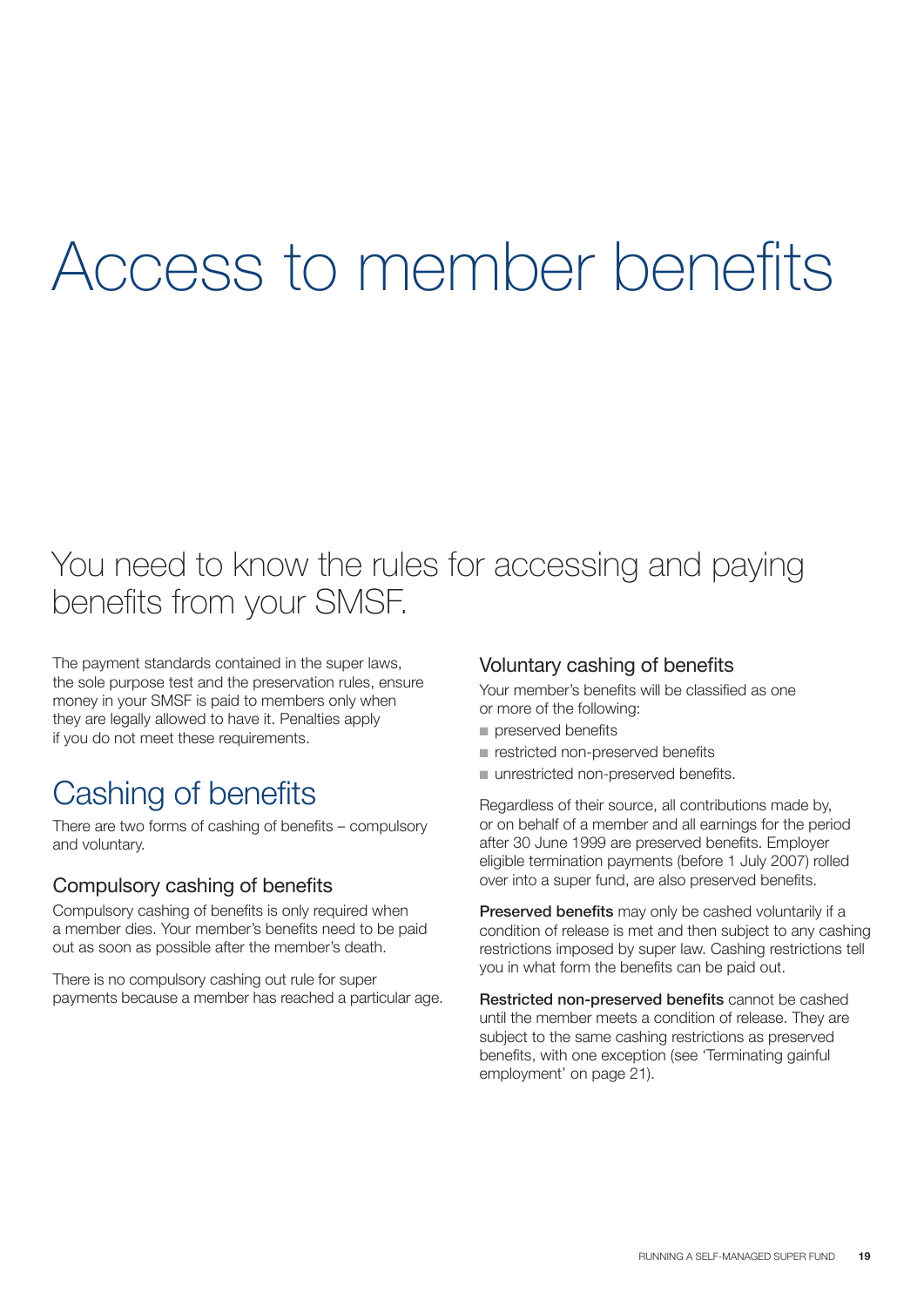Unrestricted non-preserved benefits do not require a condition of release to be met, and may be paid upon demand by the member. For example, where a member has previously satisfied a condition of release and decided to keep the money in the super fund.

## Preservation age

Preservation age is generally the age that your member can access their super benefits, unless other extenuating circumstances occur that allow the member to legally access their benefits early.

A person's preservation age depends on their date of birth, as set out in the following table.

| Date of birth              | <b>Preservation age</b> |
|----------------------------|-------------------------|
| Before 1 July 1960         | 55                      |
| 1 July 1960 - 30 June 1961 | 56                      |
| 1 July 1961 – 30 June 1962 | 57                      |
| 1 July 1962 - 30 June 1963 | 58                      |
| 1 July 1963 – 30 June 1964 | 59                      |
| After 30 June 1964         |                         |

## Conditions of release

Conditions of release are the events your member must satisfy to withdraw benefits from their super fund. The conditions of release are also subject to the rules of your SMSF (as set out in the trust deed). It is possible that a benefit may be payable under super law, but cannot be paid under the rules of your SMSF.

Generally, rollovers or transfers to other super funds do not require a condition of release to be satisfied, subject to the governing rules of your SMSF.

As a trustee, you have very important responsibilities in working out if (and when) a member can receive their benefits. If you release super without meeting a condition of release you may be subject to significant penalties.

Preserved benefits and restricted non-preserved benefits may be paid out for the following reasons:

#### Retirement

Actual retirement depends on a person's age and, for those under 60 years, their future employment intentions. A retired member cannot access their preserved benefits before they reach their preservation age.

#### Members under 60 years

A member who is under 60 years and has reached their preservation age, retires when:

- $\blacksquare$  the arrangement under which they were gainfully employed ceases
- n the trustee is reasonably satisfied that the member does not intend to be gainfully employed for at least 10 hours a week in the future.

#### Members 60 or over

When the member has reached 60 years, their retirement occurs when an arrangement under which they were gainfully employed ceased and either of the following apply:

- $\blacksquare$  the person reached aged 60 on or before ending the employment
- $\blacksquare$  the trustee is reasonably satisfied that the member does not intend to be gainfully employed for at least 10 hours a week in the future.

If a member who is 60 or over gives up one employment arrangement but continues in another employment relationship, they may:

- cash all preserved and restricted non-preserved benefits accumulated up until that time
- not cash any preserved or restricted non-preserved benefits accumulated after that condition of release occurs.

They cannot cash those benefits until a fresh condition of release occurs. If a member 60 or over starts a new employment arrangement after satisfying a condition of release, such as retirement from a previous employment arrangement at or after age 60, benefits related to the new employment remain preserved until a further condition of release is satisfied.

There are no 'cashing restrictions' for retirement.

#### Attaining age 65

If a member has reached age 65, they may cash their benefits at any time. There are no cashing restrictions once the member is 65 or over.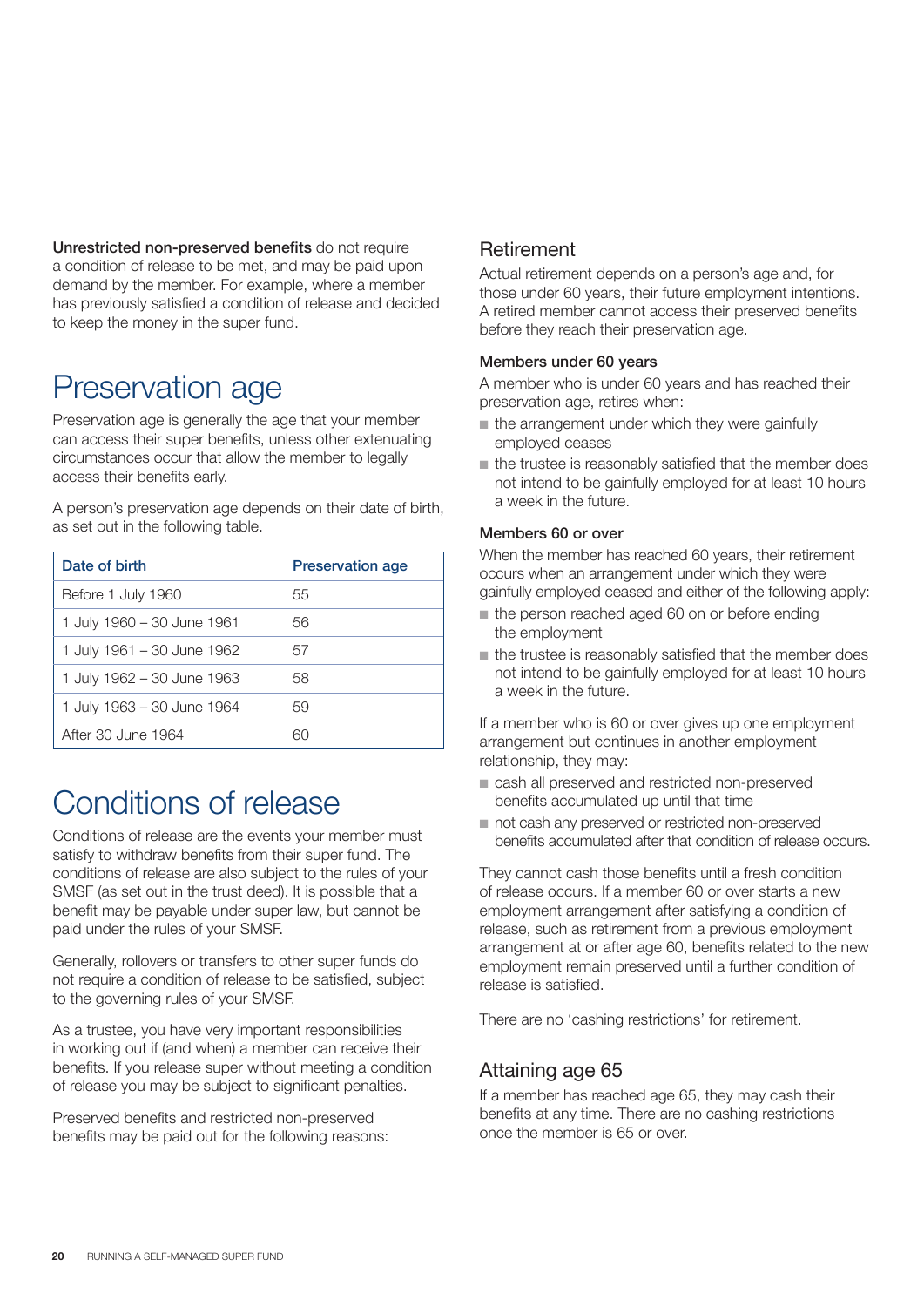#### Terminating gainful employment – benefits less than \$200

A member may voluntarily cash their benefits where they have terminated employment with a standard employer‑sponsor of your fund and their preserved benefits are less than \$200. There are no cashing restrictions on payment of these benefits.

#### Terminating gainful employment – benefits of \$200 or more

Subject to the governing rules of your fund, where a member has terminated employment with an employer who had contributed to the member's fund, preserved benefits may be paid. However, the benefits need to be taken as a non-commutable lifetime pension or annuity. On termination, all restricted non-preserved benefits become unrestricted non-preserved benefits and therefore can be cashed out on request from the member (no cashing restrictions).

#### Permanent incapacity

A member's benefits may be cashed if they cease gainful employment and you are satisfied that the member is unlikely, because of ill health, to engage in gainful employment that they are reasonably qualified for by education, training or experience. There are no cashing restrictions on payment of benefits.

#### Temporary incapacity

A member's benefits may be paid where you are satisfied that the member has temporarily ceased work due to physical or mental ill health that does not constitute permanent incapacity. In general, temporary incapacity benefits may be paid only from the insured benefits or voluntary employer funded benefits.

It is not necessary for the member's employment to fully cease but, generally, a member would not be eligible for temporary incapacity benefits if they were receiving sick leave benefits. The cashing restriction is that the benefit needs to be paid as a non-commutable income stream for the period of the incapacity.

#### Severe financial hardship

To release benefits under severe financial hardship you need to be satisfied that the member:

- cannot meet reasonable and immediate family living expenses
- n has been receiving relevant government income support payments for a continuous period of 26 weeks and was receiving that support at the time they applied to the trustees.

The cashing restriction is that the payment needs to be a single gross lump sum of no more than \$10,000 and no less than \$1,000 (or a lesser amount if the member's benefits are less than \$1,000). Only one payment is permitted in any 12-month period.

Alternatively, if the member has reached their preservation age plus 39 weeks, you need to be satisfied that the member:

- n has been receiving government income support payments for a cumulative period of 39 weeks since reaching their preservation age
- $\blacksquare$  was not gainfully employed on a full-time or part-time basis at the time of applying to the trustees.

If you release benefits under these circumstances, there are no cashing restrictions.

#### Compassionate grounds

Benefits may be released on specified compassionate grounds when:

- n a member does not have the financial capacity to meet an expense
- n release is allowable under the governing rules of your fund
- $\blacksquare$  the Department of Human Services (DHS) determines, in writing, that the release is permitted.

There are specific grounds for release and, once DHS has approved the release, the final decision to release the benefits lies with you and your fellow trustees.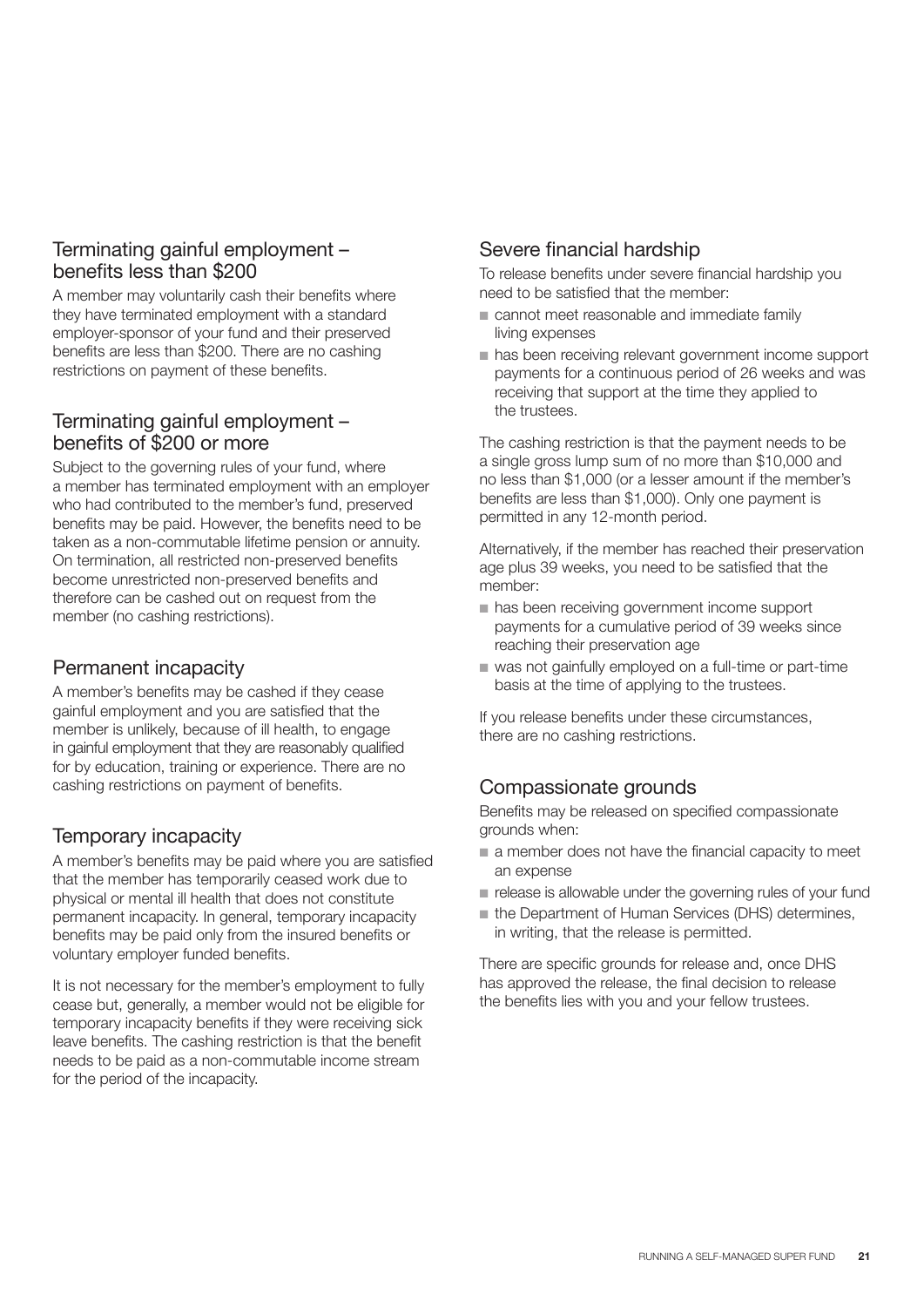#### Temporary residents departing Australia

People who have entered Australia on an eligible temporary resident's visa and who permanently depart Australia can be paid any super they have accumulated. The member must prove their eligibility under this condition of release.

**S** For more information, visit our website at ato.gov.au and search for 'Superannuation information for temporary residents departing Australia'.

#### Attaining preservation age (transition to retirement)

Members who have reached preservation age, but remain gainfully employed on a full-time or part-time basis, may access their preserved benefits and restricted non-preserved benefits as a non-commutable income stream.

For more information, refer to *Paying benefits from a self‑managed super fund* (NAT 74124).

#### Terminal medical condition

If a member has a terminal medical condition and two medical professionals certify that the condition is likely to result in the member's death in the next 12 months, you may pay them a lump sum benefit.

- **For more information, visit our website at** ato.gov.au and search for 'Access to super for members with a terminal medical condition'.
- Conditions of release are subject to your fund's rules. You need to make sure the trust deed of your fund allows members to be paid benefits in the above circumstances.

## Early access to benefits

Early access or release of preserved benefits and restricted non-preserved benefits is only permitted in the following cases:

- $\blacksquare$  severe financial hardship
- terminal medical condition
- on tightly restricted compassionate grounds
- permanent incapacity.

These situations only occur in very limited circumstances.

Setting up or using an SMSF to gain improper early access to super is illegal. If a benefit is unlawfully released, we will apply significant penalties to you, your SMSF and the recipient of the early release.

- Beware of promoters who claim they can help you access your retirement benefits for such things as buying a house, car or a holiday or for solving your financial problems. These schemes are illegal. If you access your super before you are legally entitled to do so, there are severe penalties.
- **S** For information about paying benefits, including types of pension benefits and reporting and administration obligations, refer to *Paying benefits from a self‑managed super fund* (NAT 74124).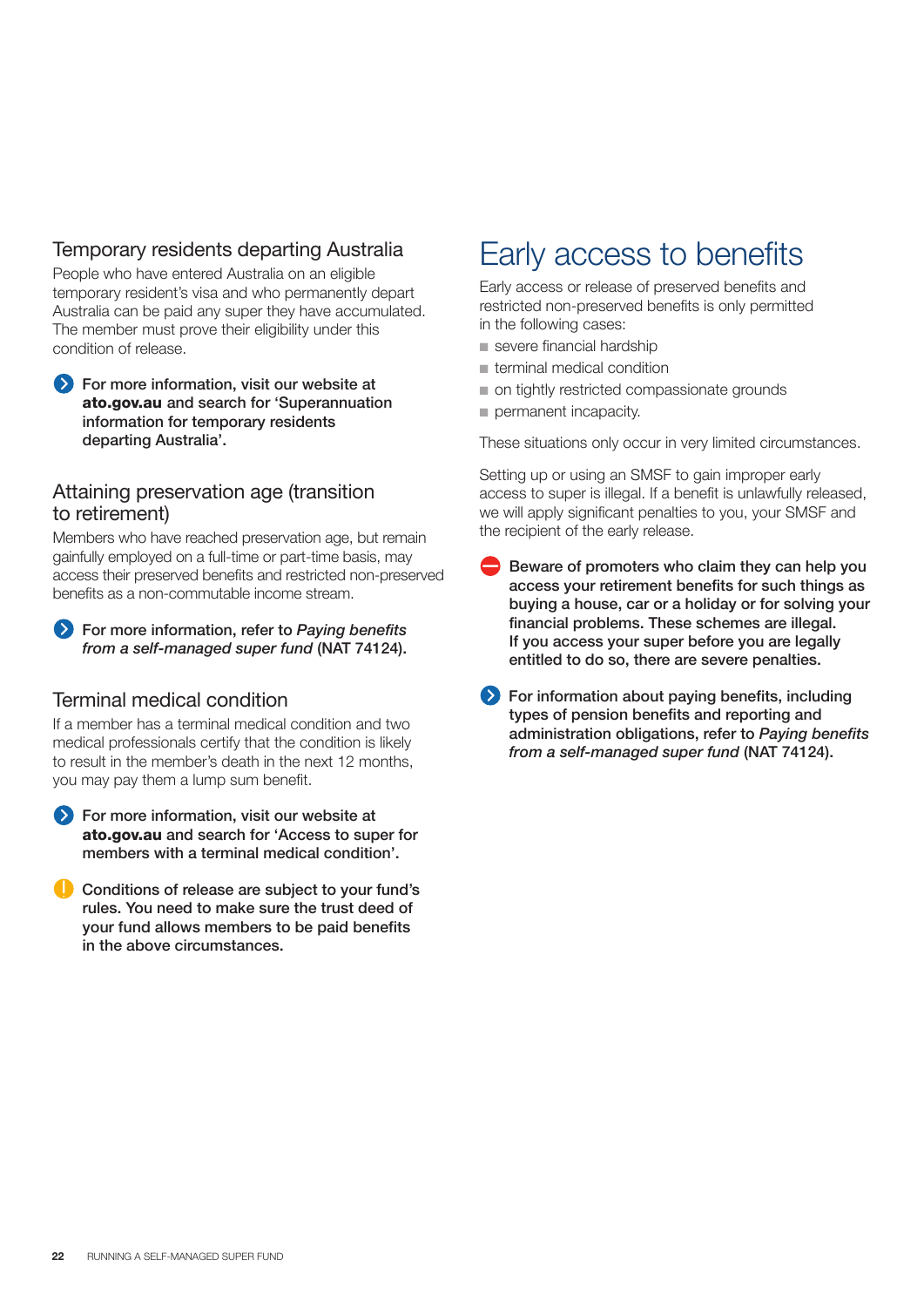## Reporting and administration obligations

## SMSF annual return

All SMSFs need to lodge an SMSF annual return with us each year to:

- $\blacksquare$  report income tax
- $\blacksquare$  report super regulatory information
- $n$  report member contributions
- $\blacksquare$  pay the supervisory levy.

The lodgment and payment date for all SMSFs that are not new registrants and prepare their own SMSF annual return is 31 October each year. For all new registrants the lodgment date for their first SMSF annual return is 28 February.

The lodgment and payment dates for all tax agents who prepare the annual return for SMSFs are according to the tax agent lodgment program.

All SMSFs are required to have the financial accounts and statements audited by an SMSF auditor, see 'Appointing an auditor' on page 25. You cannot lodge the SMSF annual return until the audit of your SMSF is finalised.

- **Solution** For more information about the SMSF annual return, visit our website at ato.gov.au and search for:
	- *Self-managed super fund annual return instructions* (NAT 71606)
	- *Self-managed super fund annual return* (NAT 71226).
- $\blacksquare$  If you do not lodge your SMSF annual return by the due date, penalties and/or the loss of your SMSF's tax concessions may apply.

## Member contributions information

For every financial year that your SMSF operates, you need to report all contributions you receive for each member in the SMSF annual return. You need to include contributions rolled into the SMSF and reported to you on the Rollover benefits statement (NAT 70944). You need to be able to categorise contributions correctly in your SMSF annual return.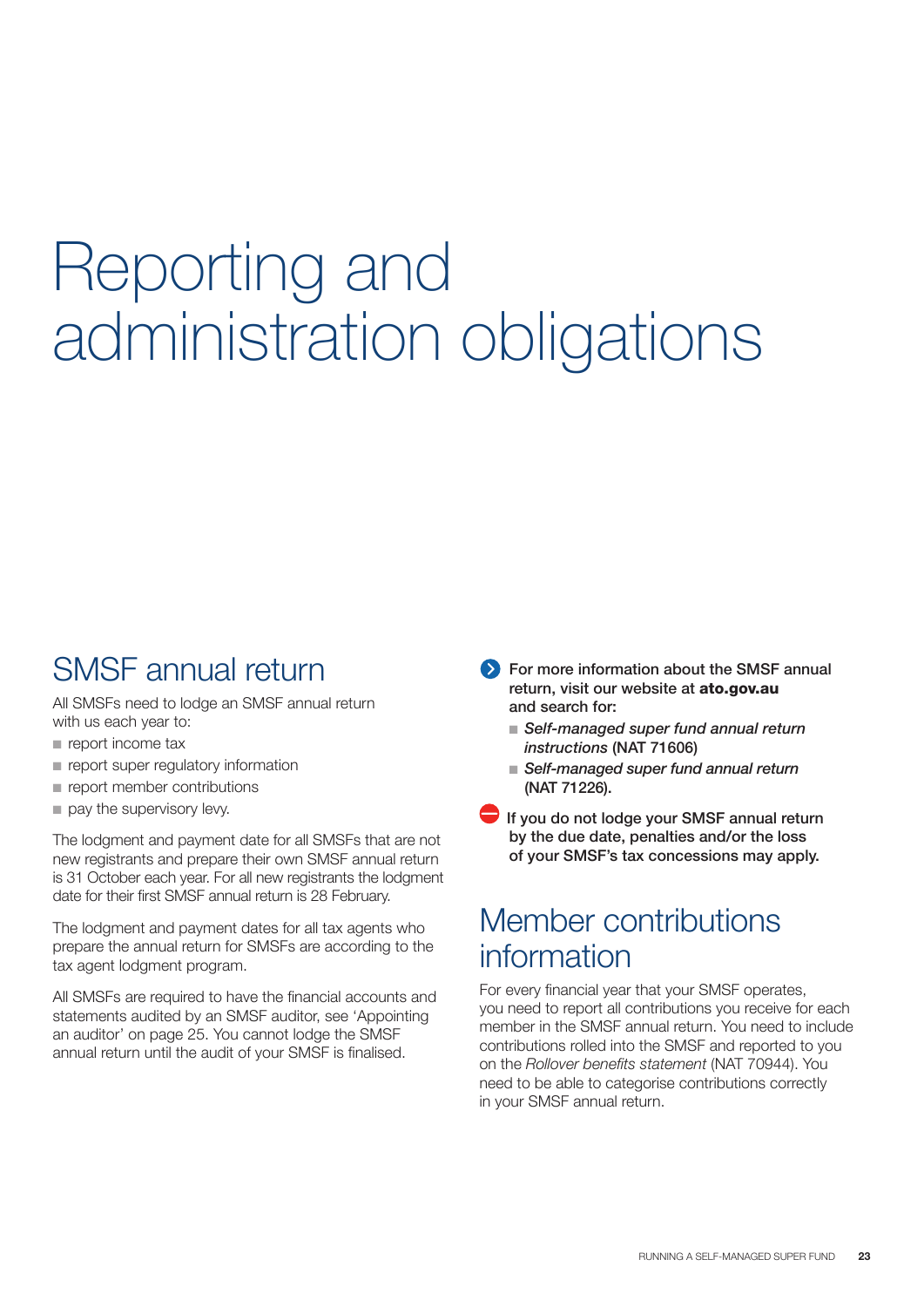Member contributions information is used to:

- n work out if your members are entitled to a super co-contribution and where to pay any entitlements
- $\blacksquare$  work out if your members have exceeded their contributions caps and, if so, assess their excess contributions tax liability
- n check employer compliance with super quarantee.

The contributions caps limit the amount that can be contributed for each member each financial year.

**For more information about how to report,** visit our website at ato.gov.au/smsf and search for 'Completing the self-managed super fund annual return'.

## Rollover benefits statement

When rolling over benefits and current year contributions, you must complete a Rollover benefits statement (NAT 70944) and pass this form, along with the benefits being rolled over, to the receiving fund(s) within seven days of paying the rollover. A copy of the statement must be given to the member whose benefits are being rolled over within 30 days of making the payment.

The rollover benefits statement allows the receiving fund to:

- $\blacksquare$  apply the correct income tax treatment to the components rolled over
- $n$  maintain the preservation status of the benefits rolled over
- $\blacksquare$  report correctly to us, on the member contributions statement or SMSF annual return, any contributions included in the rollover that were made in the same financial year as the payment occurred.
- **Solution** For information, visit our website at ato.gov.au and search for to How to complete a Rollover benefits statement (NAT 70945).

The trustee must make sure the rollover is to a complying fund.

**EXT** For a current list of regulated complying super funds, visit superfundlookup.gov.au

### Trustee declaration

If you are a new trustee or new director of a corporate trustee, you need to complete and sign the Trustee declaration within 21 days of becoming a trustee, or a director of the corporate trustee.

If you are an existing trustee (appointed before 1 July 2007), you need to ensure that new trustees complete the declaration.

Once you have done this, keep it with your records. You do not need to send it to us.

To download a copy of the *Trustee declaration*  (NAT 71089), visit ato.gov.au/smsf and search for 'Trustee declaration'.

## Supervisory levy

SMSFs need to pay the supervisory levy with their SMSF annual return. The amount payable is included on the return for the relevant financial year.

## Tax

You need to understand SMSF tax requirements. Your tax responsibilities should not be left solely with any of the following:

- $\blacksquare$  tax agents
- accountants
- super fund administrators
- $\blacksquare$  financial planners.

We want to make sure all trustees are aware of how tax law may affect their SMSF and the consequences of non-compliance.

**S** For more information about SMSF taxation requirements, visit ato.gov.au/smsf and search for:

- *Self managed superannuation fund* annual return instructions (NAT 71606)
- $\blacksquare$  'Completing the self-managed super fund annual return'.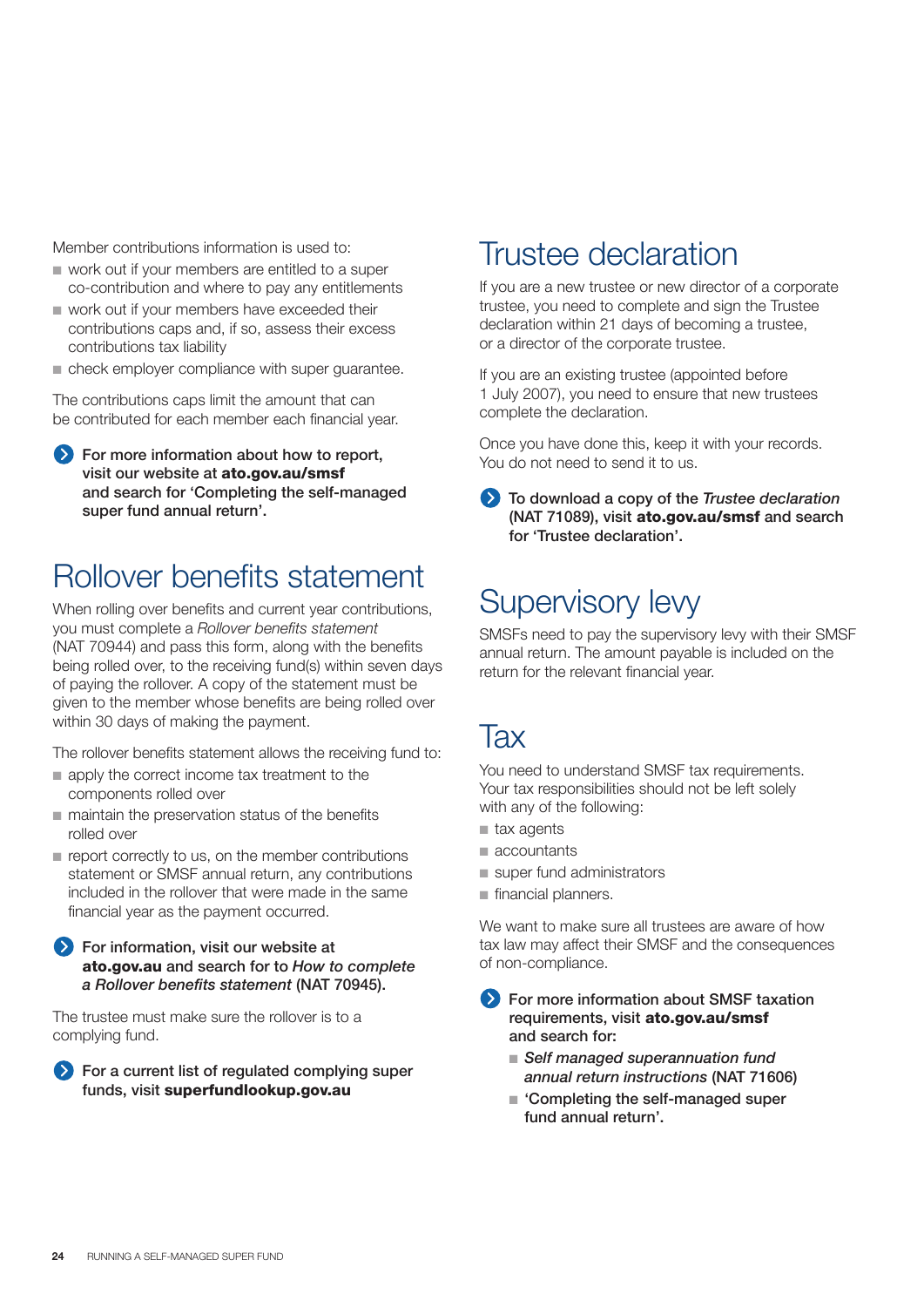## Appointing an auditor

As a trustee of an SMSF, you are required to appoint an auditor to audit your fund each year, at least 31 days before the due date of the SMSF annual return.

You should appoint your auditor early to allow enough time to do the audit, and lodge the SMSF annual return on time. A change has been proposed to extend the period to 45 days.

Your auditor must form an opinion as to whether both of the following apply:

- $\blacksquare$  your financial statements are a fair representation of the financial position of the fund
- n your fund has complied with the relevant super law.

You can do everything to meet your obligations except audit your fund. You need to appoint an independent auditor to do this.

Generally, an auditor may be either:

- a registered company auditor
- a member or fellow of one of the following professional organisations

| <b>Professional organisation</b>                                                   | Manner of<br>association          |
|------------------------------------------------------------------------------------|-----------------------------------|
| CPA Australia I td                                                                 | Member                            |
| The Institute of Chartered<br>Accountants in Australia                             | Member                            |
| Institute of Public Accountants<br>(formerly National Institute of<br>Accountants) | Member                            |
| Association of Taxation and<br>Management Accountants                              | Member or Fellow                  |
| National Tax and Accountants<br>Association Ltd                                    | Fellow                            |
| <b>SMSF Professionals' Association</b><br>of Australia I td                        | <b>SMSF</b> specialist<br>auditor |

**Comment 31 January 2013, auditors of SMSFs** can register with the Australian Securities and Investments Commission (ASIC). Registered SMSF auditors will be issued with an SMSF Auditor Number (SAN). Existing approved auditors will be able to continue to audit SMSFs until registration becomes mandatory from 1 July 2013.

Before an auditor can start the audit, you or your SMSF professional need to prepare information about your accounts and transactions for the previous financial year. This information is then sent to the auditor.

Your auditor needs to:

- provide you with an audit report before the due date of the SMSF return
- $\blacksquare$  bring to our attention and the attention of trustees. any concerns about your fund's financial position or its compliance with super law
- $\blacksquare$  report to us certain contraventions of super law that they identify during an audit.

If your auditor identifies a contravention, you must take immediate steps to rectify the contravention.

## Record-keeping requirements

You must keep the following records for a minimum of five years:

- $\blacksquare$  accurate and accessible accounting records that explain the transactions and financial position of your SMSF
- n an annual operating statement and an annual statement of your SMSF's financial position
- copies of all SMSF annual returns lodged
- copies of any other statements you are required to lodge with us, or provide to other super funds.

You need to keep the following records for a minimum of 10 years:

- $\blacksquare$  minutes of trustee meetings and decisions affecting your fund
- **n** records of all changes of trustees
- $\blacksquare$  trustee declarations recognising the obligations and responsibilities for any trustee, or director of a corporate trustee, appointed after 30 June 2007
- members' written consent to be appointed as trustees
- $\blacksquare$  copies of all reports given to members
- n documented decisions about storage of collectables and personal-use assets.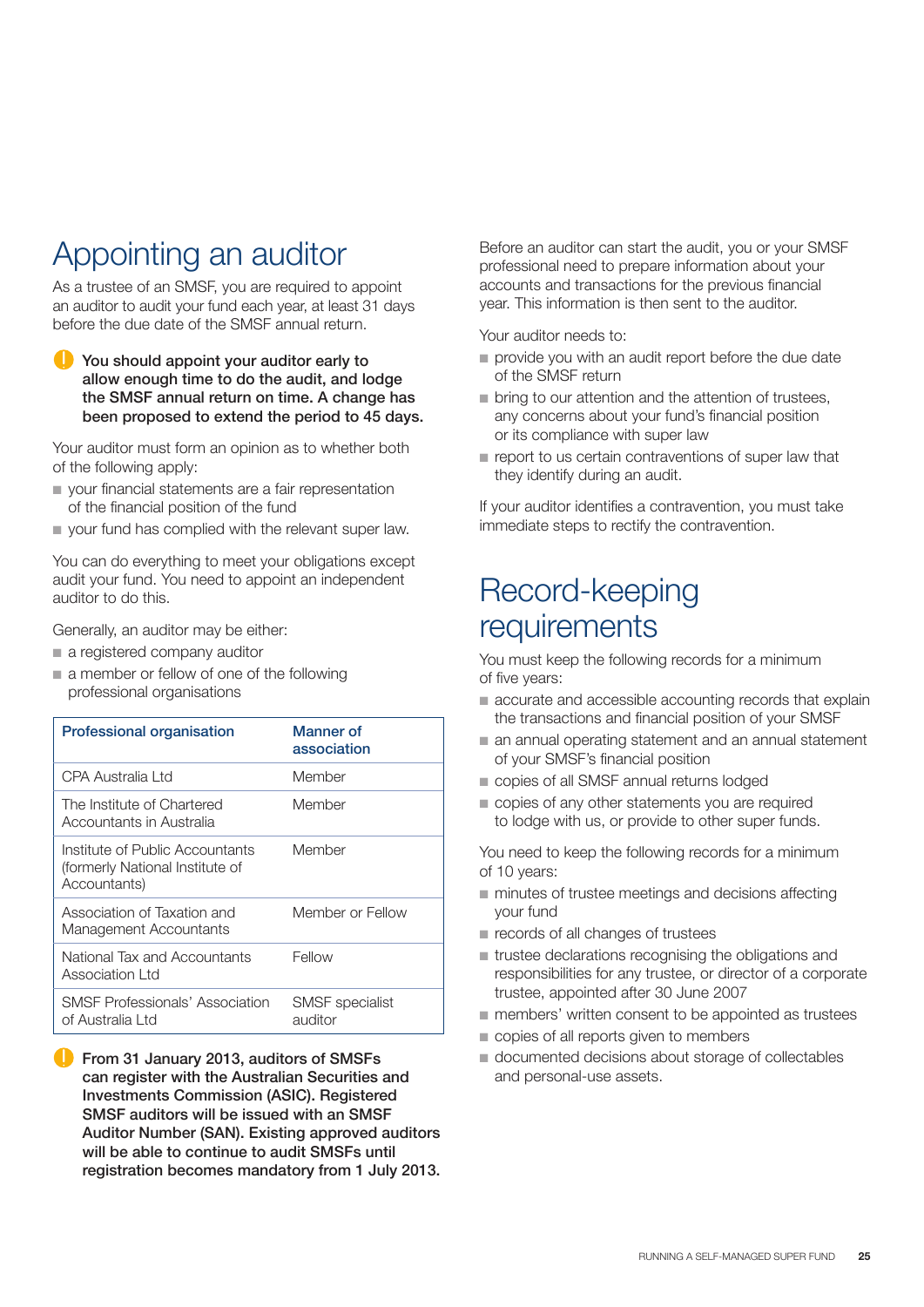Once you have established your fund, you are legally required to:

- n have an audit report prepared
- ol lodge an SMSF annual return
- $\blacksquare$  pay the supervisory levy.

You have to do this each financial year, including the year you establish your SMSF.

- Remember that income tax record-keeping requirements also need to be met, especially in relation to deductions, CGT and losses.
- ◆ For more information about record-keeping requirements, visit our website at ato.gov.au and search for *Self managed superannuation fund annual return instructions* (NAT 71606).

## Notifying us of a change

As a trustee of an SMSF, you need to notify us within 28 days if there is a change in the following:

- $t$  trustees
- $\blacksquare$  directors of the corporate trustee
- $m$  members
- contact details (contact person, phone and fax numbers)
- n address (postal, registered or address for service of fund notices).

Changing the structure of your SMSF may result in your fund no longer meeting the definition of an SMSF. This may occur if you:

- $\blacksquare$  admit a new member, increasing membership of your SMSF to more than four
- $\blacksquare$  admit a new member without that member being an appointed trustee.

To tell us about changes to your SMSF, you can:

- use our online service at **abr.gov.au** if you have a primary digital certificate or AUSKey
- $n$  phone us on 13 10 20
- lodge a *Change of details for superannuation entities* (NAT 3036) form.
- You cannot tell us about a change in the structure of an SMSF by lodging the SMSF annual return.

## Winding up an SMSF

There are many reasons why you might need to wind up your SMSF, including when all the members have left or all the benefits have been paid out.

In some cases you may find that you no longer have the capacity to deal with the complexity or the time required to manage an SMSF. You may find the costs of running the fund are significant compared to the annual income your SMSF earns.

If you decide to wind up your SMSF you must deal with all of the fund's assets so that none remain, and complete all of the reporting and other administrative obligations as a trustee.

- Once your SMSF is wound up, it cannot be reactivated.
- For more information, refer to *Winding*  up a self-managed super fund (NAT 8107).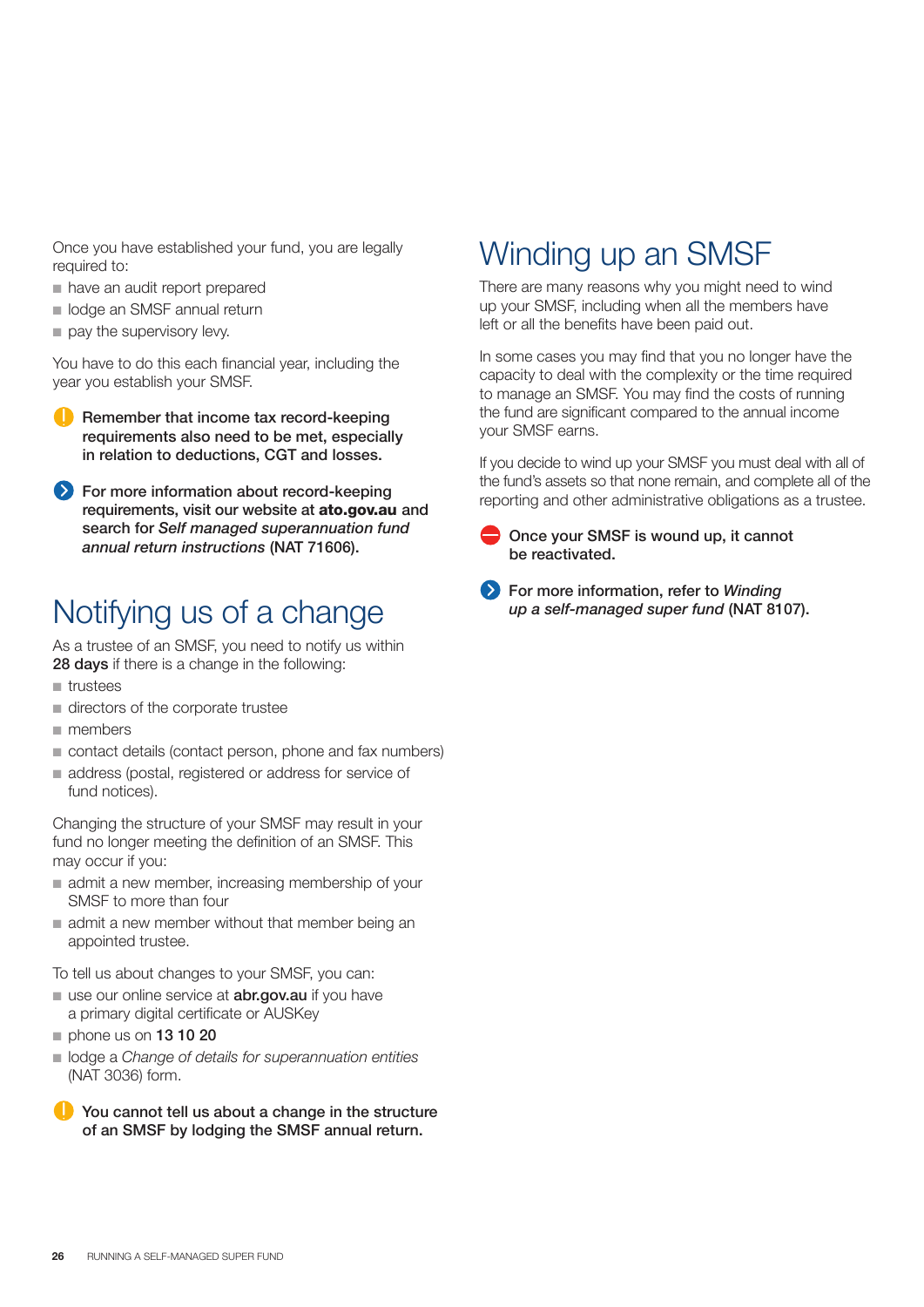## Check you have met your reporting and administration obligations

| Appoint an auditor to audit your SMSF.                                                                                                                                                    |
|-------------------------------------------------------------------------------------------------------------------------------------------------------------------------------------------|
| Lodge your SMSF annual return each year by the due date – providing all the required information, including<br>a valuation of assets at market value and payment of the supervisory levy. |
| If you are having trouble lodging by the due date, seek an extension of time to lodge.                                                                                                    |
| Lodge accurate Rollover benefits statements (NAT 70944) when rolling over benefits into other funds.                                                                                      |
| Keep minutes outlining investment decisions and how decisions are made including those made on storage<br>of collectables and personal-use assets.                                        |
| Keep records to explain the transactions of your SMSF.                                                                                                                                    |
| Keep annual operating statements and annual statements of the SMSF's financial position.                                                                                                  |
| Keep records to show who the trustees of your SMSF are as well as copies of their consent to act as trustees.                                                                             |
| Keep copies of returns and any information provided to members.                                                                                                                           |
| Keep required income tax and deduction documentation.                                                                                                                                     |
| Notify us of any change of details for the SMSF (for example, changes of trustees or members).                                                                                            |
| Keep original Trustee declarations.                                                                                                                                                       |
| Keep any actuarial certificates.                                                                                                                                                          |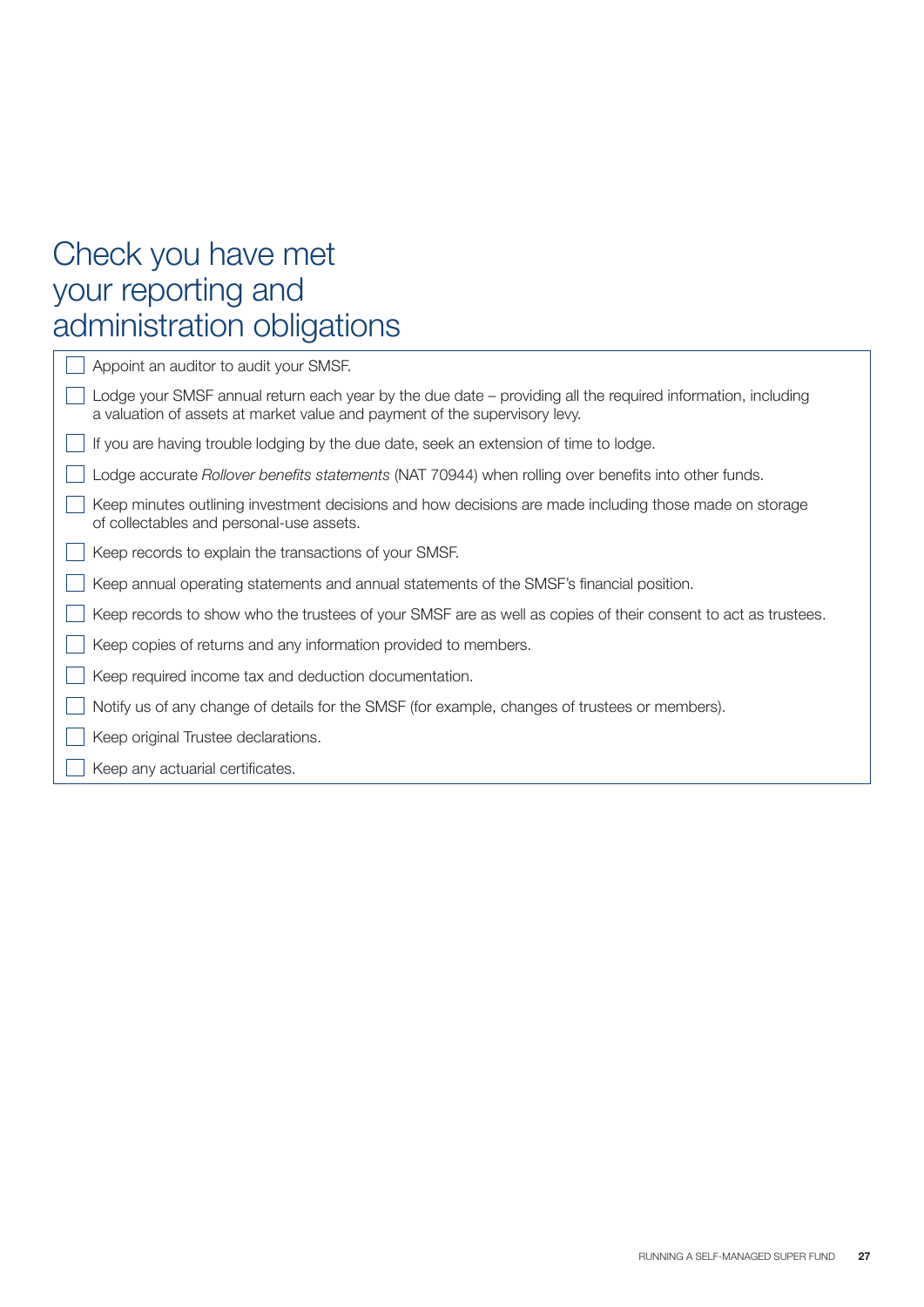## Understanding compliance and penalties

## Our compliance approach

Our compliance approach has traditionally focused on help and education. Recently we have increased our compliance activity on high-risk funds and our focus on timely lodgment. For SMSFs, compliance activities will be more extensive than in the past.

If you are a trustee of an SMSF, we expect you will:

- $n$  know, understand and meet your responsibilities and obligations
- **n** lodge your SMSF annual return every financial year
- $\blacksquare$  pay the supervisory levy.

We want to make sure trustees, auditors, tax practitioners and financial planners are aware of the rules governing SMSFs.

If you are genuinely making an effort to meet your obligations, we will work with you to rectify any breaches. If you become aware of a problem which results in your SMSF becoming non-complying, we encourage you to contact us so we can work with you to rectify the problem.

As the regulator of SMSFs, we take all possible steps to ensure that enforcement action in relation to contraventions is appropriate and taken only after due consideration has been given to all the circumstances, including those where we think the assets of your fund are at risk.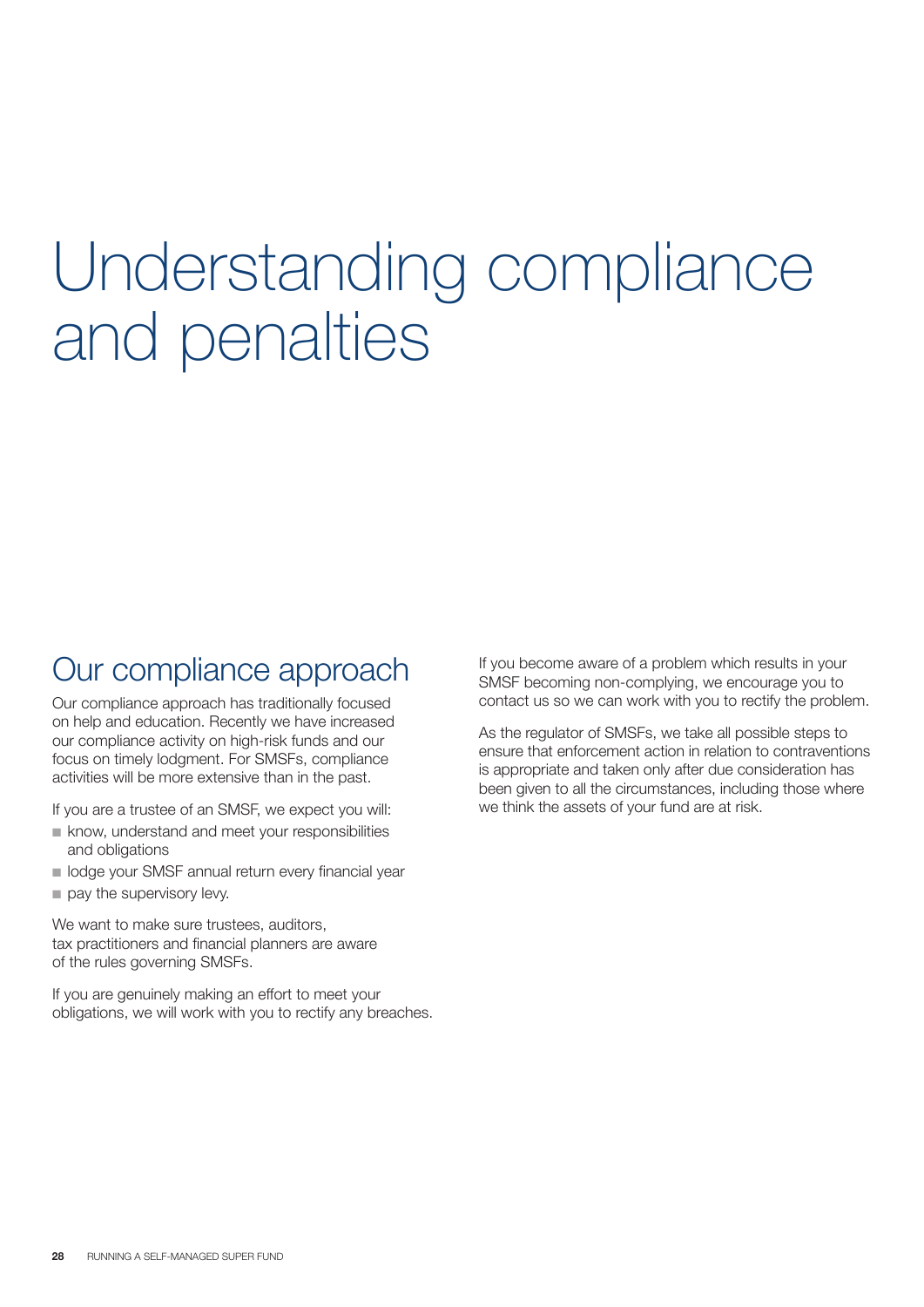## Compliance program

We regularly update and publish the compliance program that applies to all taxpayers, including SMSFs.

**Solution** For a copy of our most recent compliance program, visit ato.gov.au and search for 'Compliance program' (NAT 7769).

## What we expect during compliance activity

We expect that during a compliance review or audit you will:

- n provide full and free access to all records, documents, buildings and premises
- n allow us to make copies or extracts of records and documents
- $\blacksquare$  provide reasonable facilities and assistance
- n provide complete and accurate responses to requests for information
- $\blacksquare$  be truthful and honest in your dealings with us.

## Check you are complying

| Keep and maintain accurate records of your SMSF.                                |  |
|---------------------------------------------------------------------------------|--|
| Do not set up an SMSF with the expectation<br>of gaining early access to super. |  |

- Do not make a false or misleading statement or fail to make a statement to avoid paying the correct income tax.
- □ Lodge your SMSF annual return, and pay the supervisory levy.
	- Make a genuine effort to comply and do not set out to deliberately avoid meeting your legal obligations.

## **Penalties**

#### Regulatory penalties and sanctions

To protect members' retirement incomes, we regulate SMSFs to ensure they comply with super law. Failing to comply is known as a contravention of the SISA or SISR. This will result in some type of compliance action. For example, we can:

- $\blacksquare$  instigate prosecution proceedings if you have contravened super law
- make your SMSF non-complying
- n disqualify you as a trustee if you have contravened super law or if you are not a fit and proper person
- suspend or remove one or all of the trustees of an SMSF (if we suspend all trustees, we will appoint a constitutional corporation or an individual to act as the trustee during the period of suspension – the appointee is called the acting trustee and we have the power to direct the acting trustee to act in a certain manner)
- **n** by written notice given to you or the investment manager, direct you not to dispose of, or otherwise deal in a particular way, any of the assets of your fund until the notice is revoked.

For less serious matters, we may enter into agreements with trustees about a plan for them to rectify the problem, without necessarily imposing the above sanctions.

A complying fund that has been made non-complying will suffer serious tax consequences. Your fund's total assets (less any member contributions that no tax deduction has been claimed for) are subject to tax at the highest marginal rate. Any income received in a financial year in which a fund is non-complying is taxed at the highest marginal rate.

If a trustee is prosecuted and is found guilty of either a civil and/or criminal offence under a civil penalty provision, the maximum penalties that may apply under Part 21 of the SISA are \$340,000 (civil proceedings) and five years imprisonment (criminal proceedings).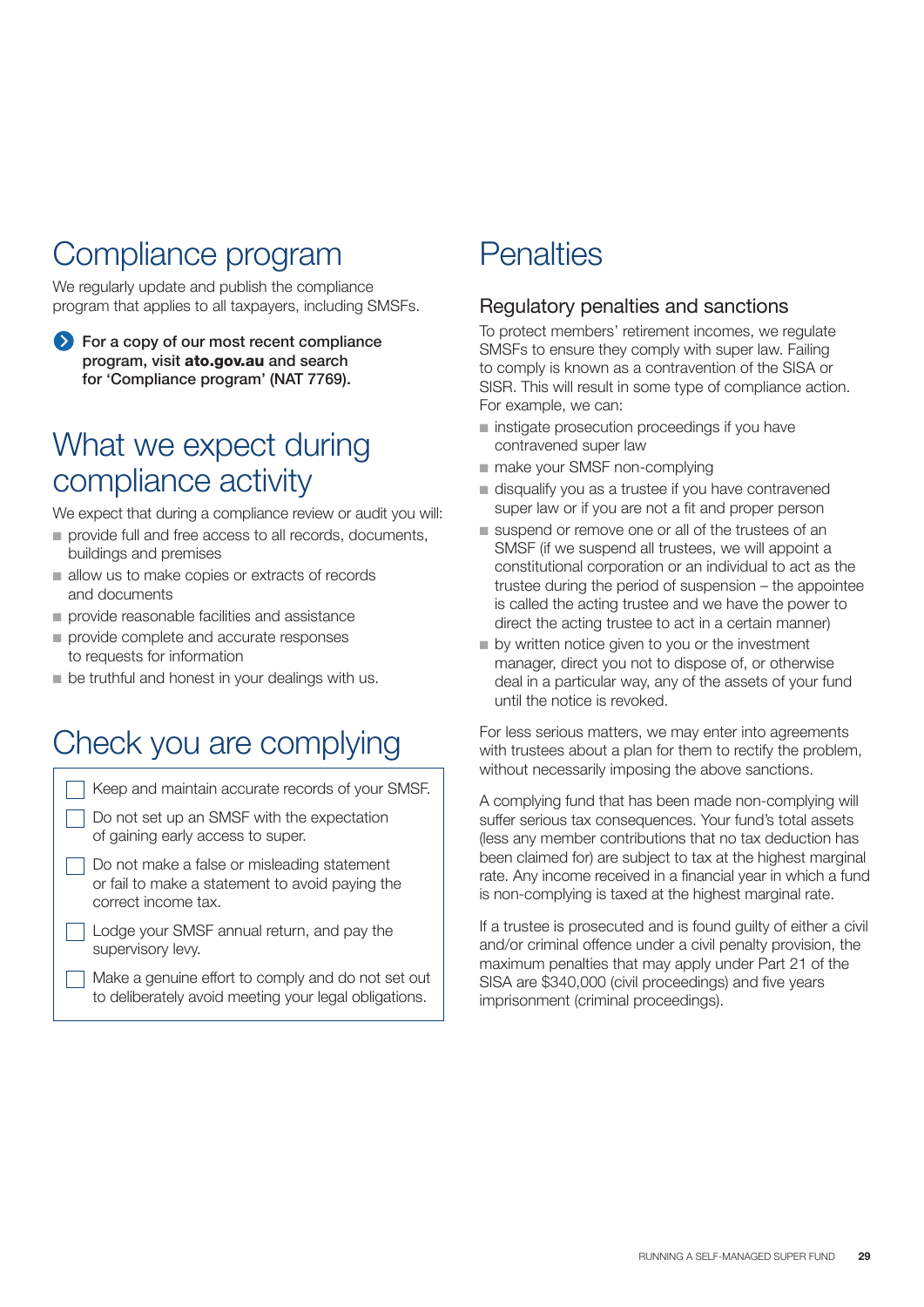In addition, offences of strict liability (such as acting as trustee while disqualified) that are punishable under the Criminal Code can also be subject to penalties and/ or imprisonment.

Administrative penalties may be applied if you:

- $\blacksquare$  fail to lodge returns on time
- $\blacksquare$  provide false and/or misleading statements
- fail to keep and maintain records
- $\blacksquare$  fail to advise us of a change of trustee or other changes in your fund.

Improper early access to super is illegal. Remember significant penalties can be applied to you, your SMSF and the recipient if benefits are unlawfully released.

#### Income tax penalties

An administrative penalty can be applied if you make a statement (or fail to make a statement) whether or not it results in an underpayment of tax.

If you do not lodge an SMSF annual return or if you fail to make a true and correct statement, a penalty may apply.

You are liable for an administrative penalty if you make a false or misleading statement and you do any of the following:

- $\blacksquare$  take a position that is not reasonably arguable
- $\blacksquare$  fail to make a statement when required
- $\blacksquare$  take actions that are viewed as intentional disregard of the law or recklessness as to its operation.

Depending on your conduct regarding the shortfall, the base penalty ranges from 25% to 75% of the shortfall amount or tax related liability for failing to make a statement. This penalty range is affected by circumstances such as if you:

- $\blacksquare$  voluntarily disclosed the information
- n hindered our enquiries
- n repeated the error.

Shortfall interest charge (SIC) will apply to amended income tax assessments, where a taxpayer's assessment is amended to increase the amount of tax payable. The SIC will apply from the due date of the original assessment to the date before the issue date of the amended assessment for the shortfall amount, and is due 21 days after the notice of the penalty is given.

The general interest charge (GIC) is a single rate of interest that applies when a payment of a taxation liability is not received by the due date. The charge applies to (but is not limited to):

- $\blacksquare$  an amount of tax that remains unpaid after the due date
- $\blacksquare$  an underestimation or underpayment of an instalment of tax
- n late lodgment of income tax returns for certain years
- an underpayment of tax that remains unpaid after the due date of the amended assessment
- n an underpayment of tax following a revision of an activity statement
- n failure to lodge penalties that remain unpaid after the due date.

The GIC rate for a day is worked out by adding seven percentage points to the 90 day bond accepted bill rate for that day, and dividing that total by the number of days in the calendar year.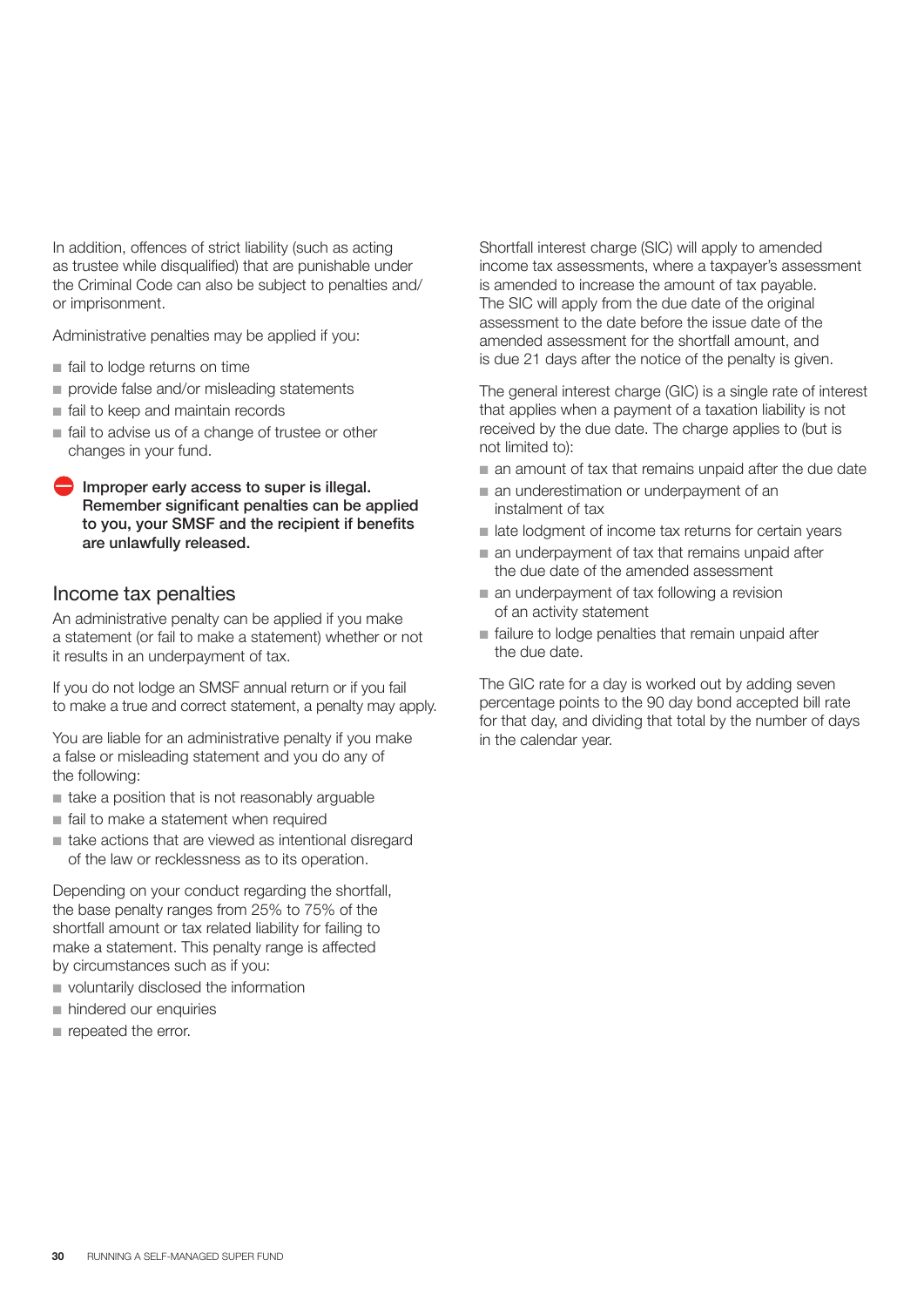## Super terms explained

#### Gainfully employed

Means employed or self-employed for gain or reward in any business, trade, profession, vocation, calling, occupation or employment. Gain or reward means you receive remuneration such as wages, business income, bonuses and commissions in return for personal exertion from these activities. It does not include gaining passive income such as rent or dividends.

#### Employed on a full-time basis

Means gainfully employed for at least 30 hours each week.

#### Employed on a part-time basis

For the purposes of a fund accepting contributions, means the member has been gainfully employed for at least 40 hours in a period of not more than 30 consecutive days in that financial year.

#### In specie contributions

In specie contributions are contributions to your fund in the form of an asset, rather than money or cash.

Generally, you cannot intentionally acquire assets (including in specie contributions) from related parties of your fund. However, there are some exceptions to this rule, such as listed securities and business real property acquired at market value.

#### Super co-contributions

The super co-contribution is a government initiative to help eligible individuals boost their super savings for the future.

We work out your members' eligibility for the super co-contribution based on information they include in their tax returns and on details of contributions you and other super funds report for them.

Your members could be eligible for the super co-contribution if the following apply:

- vour member is an employee or is self-employed and makes personal super contributions for which they do not claim a deduction
- 10% or more of your member's total income (assessable income plus reportable fringe benefits plus, from 1 July 2009, reportable employer super contributions) for the financial year is from employment activities or activities from carrying on a business
- n your member's total income less any business expenses is less than the higher threshold for that financial year.